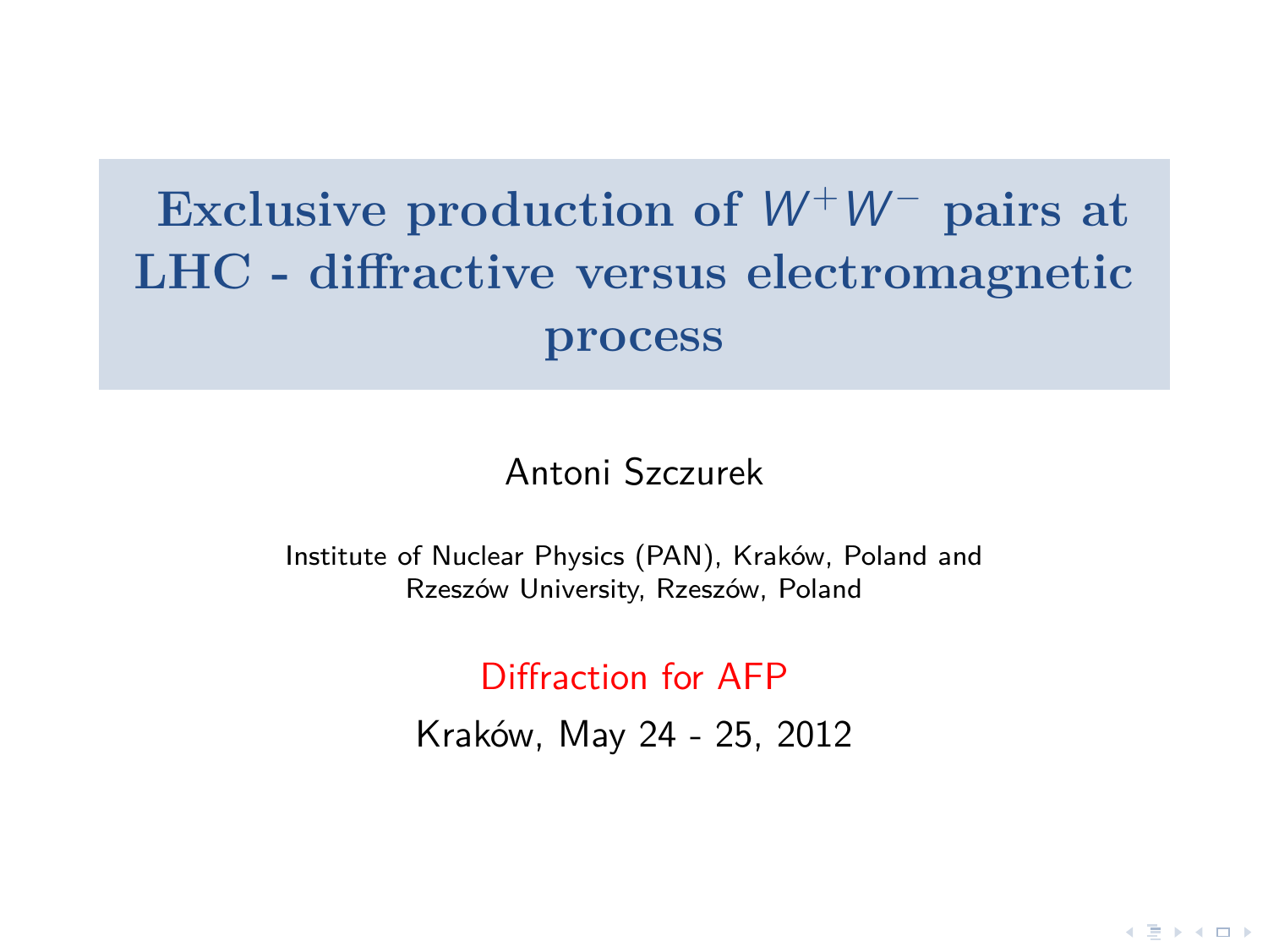- The *pp → ppW<sup>+</sup>W<sup>-</sup>* reaction was studied recently assuming two-photon fusion (Royon et al.)
- **•** triple *γWW* and quartic *γγW<sup>+</sup>W<sup>-</sup>* couplings in the Standard Model and beyond is interesting and fundamental problem
- Exclusive reaction: pp *→* pXp  $(X = H, Z, \eta', \eta_c, \eta_b, \chi_c, \chi_b, \mathbf{j}_b, c\bar{c}, b\bar{b})$ . At high energy - one of many open channels (!) *⇒* rapidity gaps.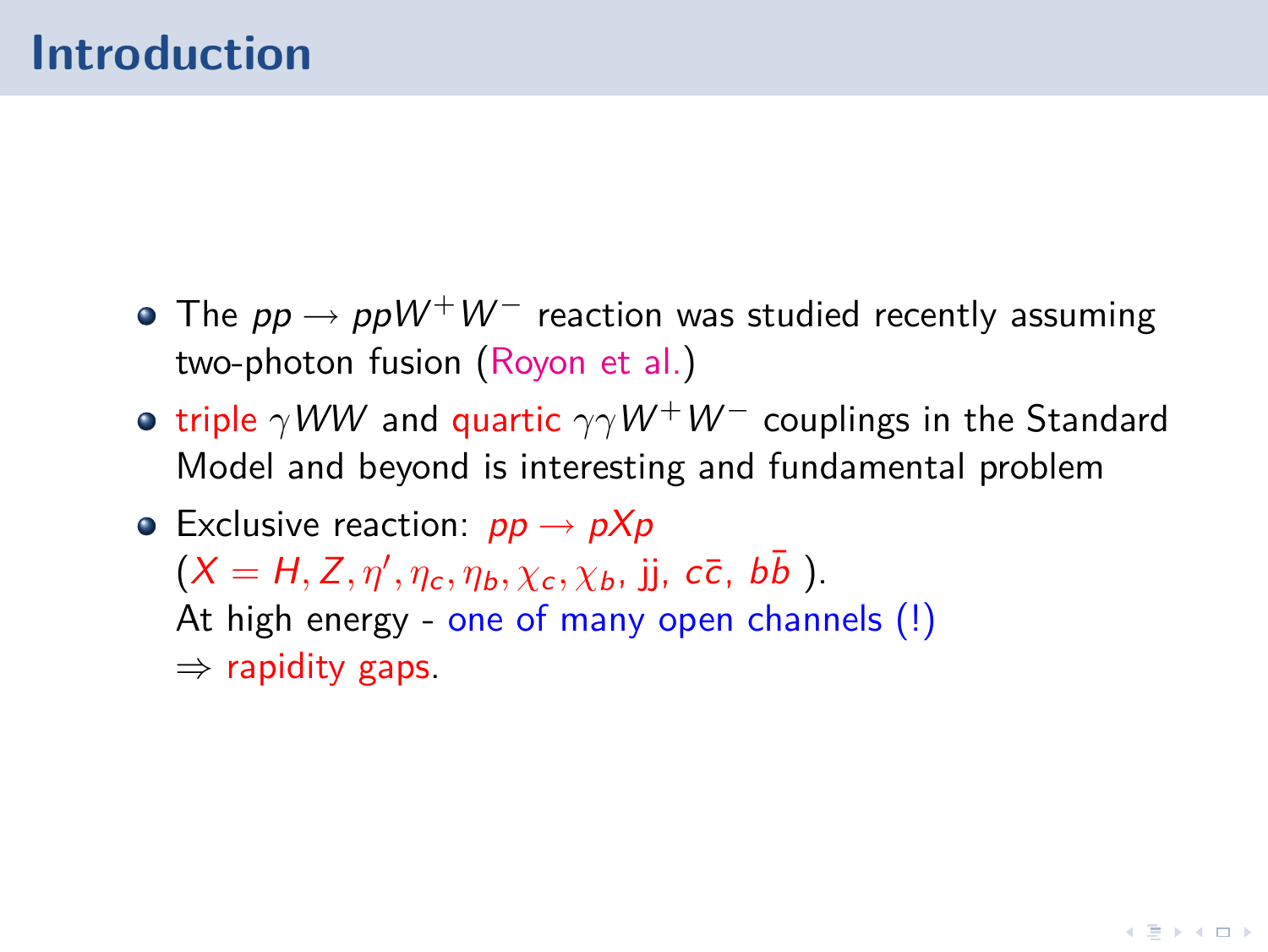# **The QCD mechanism for exclusive Higgs production**



3-body process KMR: on-shell matrix element Pasechnik-Szczurek-Teryaev: off-shell matrix element Maciula, Pasechnik, Szczurek, Phys. Rev. **D82** (2010) 114011; Phys. Rev. **D83** (2011) 1140[34.](#page-0-0)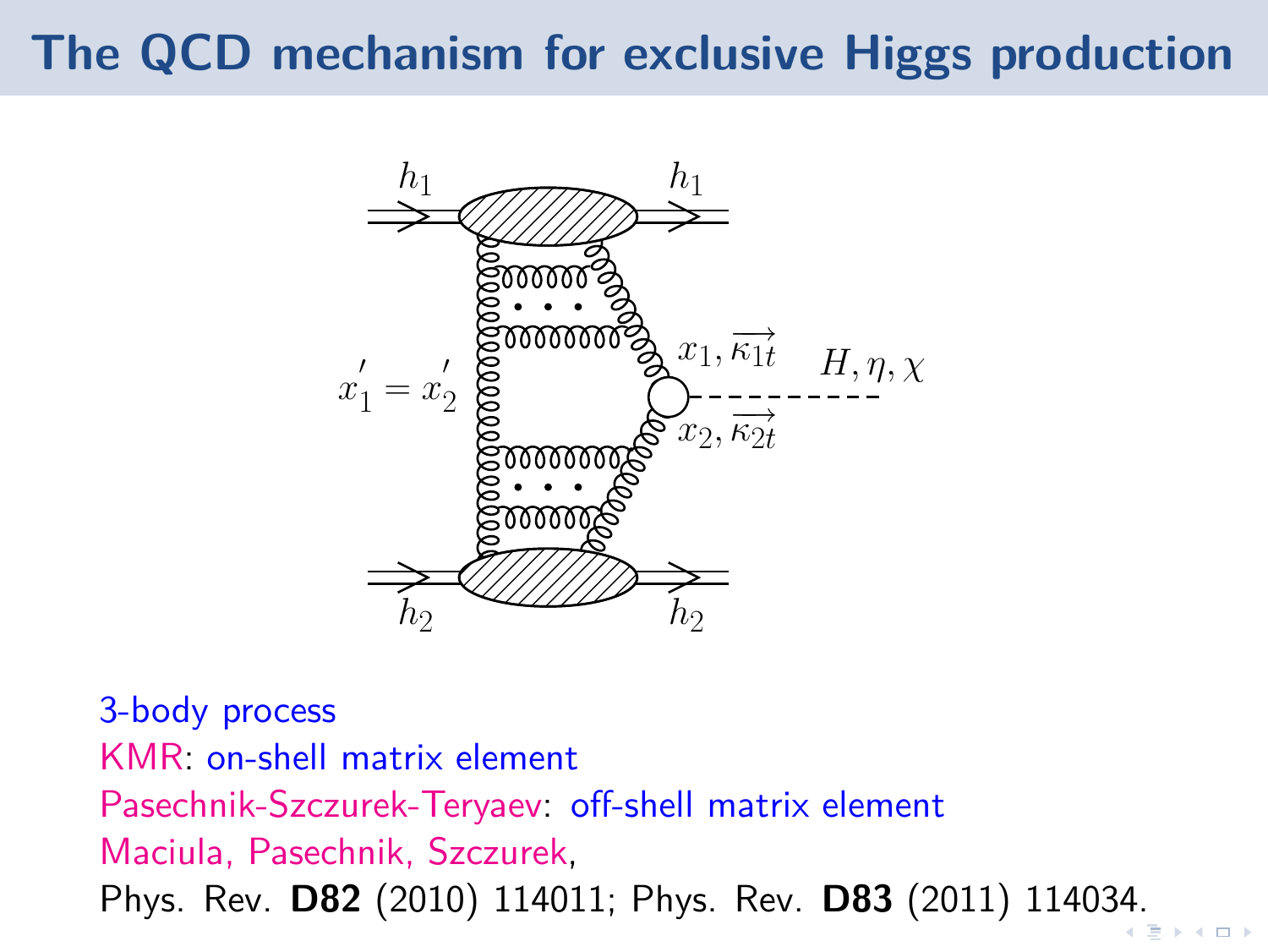# **The QCD mechanism for exclusive**  $q\bar{q}$  production



 $q\bar{q} = b\bar{b}$ : background to exclusive Higgs production 4-body process with exact matrix element (without  $J_z = 0$  selection rule) with exact kinematics in the full phase space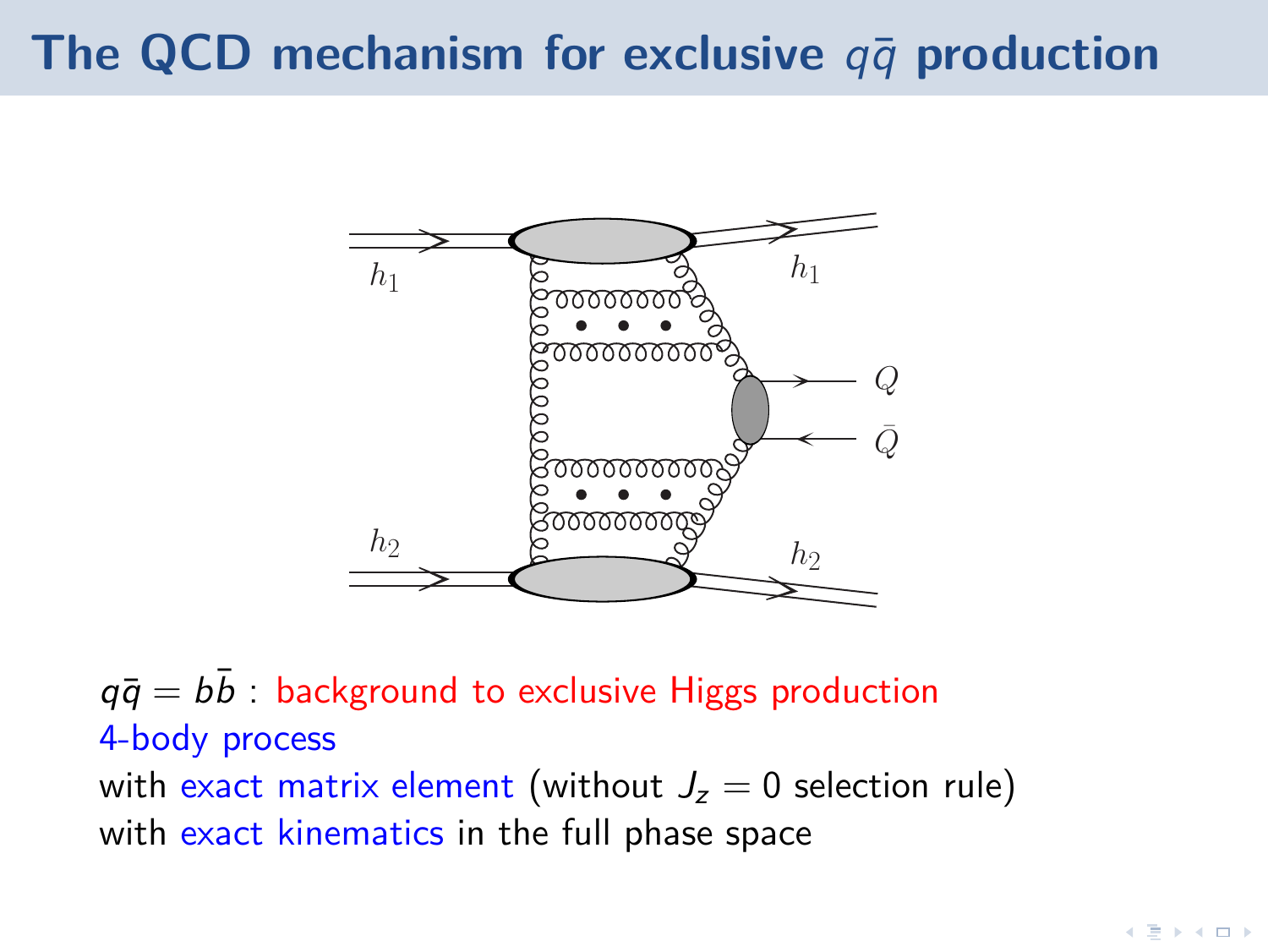## **Mbb spectrum, cuts**

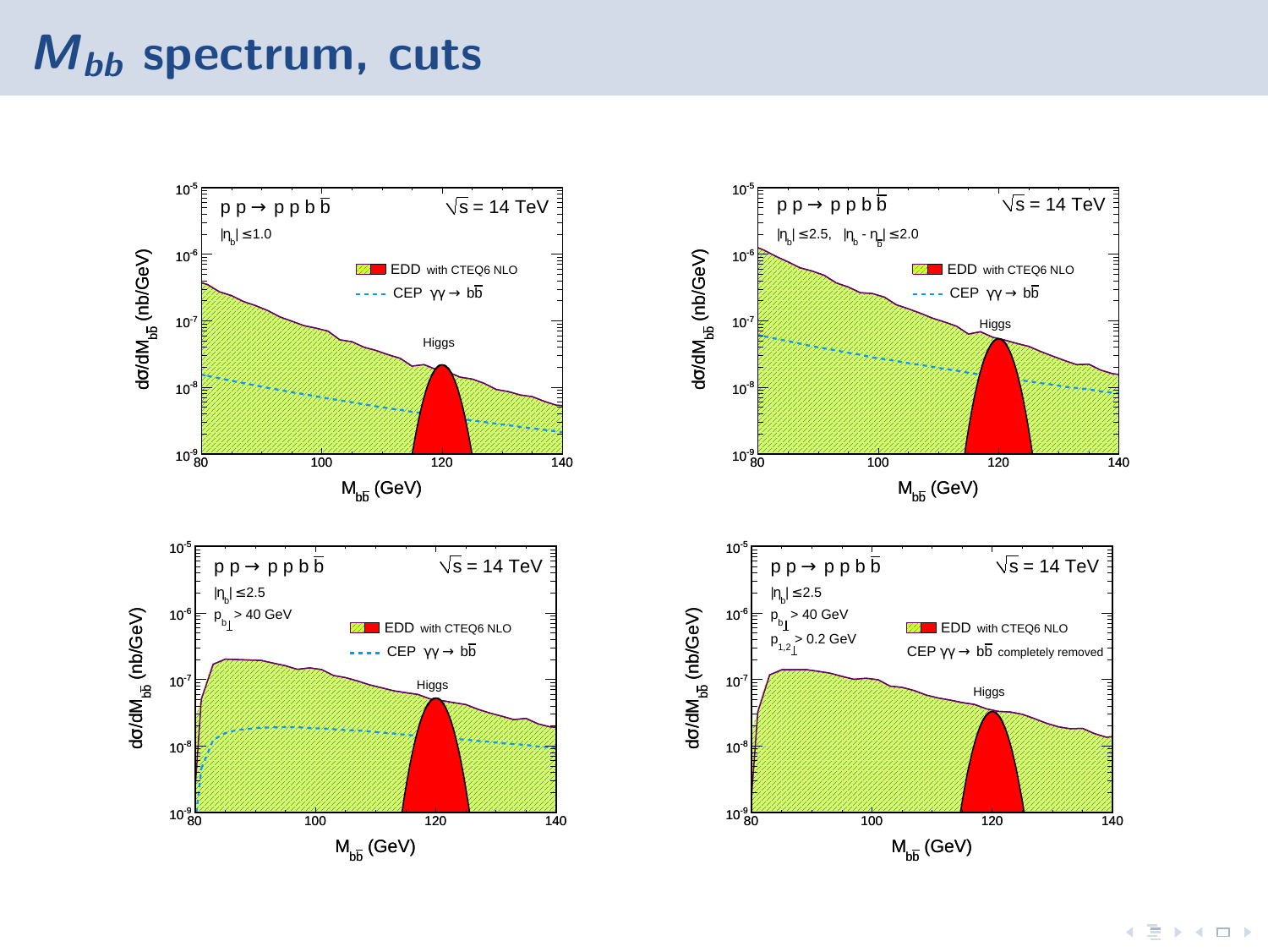# The QCD mechanism for exclusive  $W^+W^$ **production**



Similar in spirit to exclusive production of  $H$ ,  $q\bar{q}$ ,  $gg$ . Lebiedowicz, Pasechnik, Szczurek, arXiv:1203.1832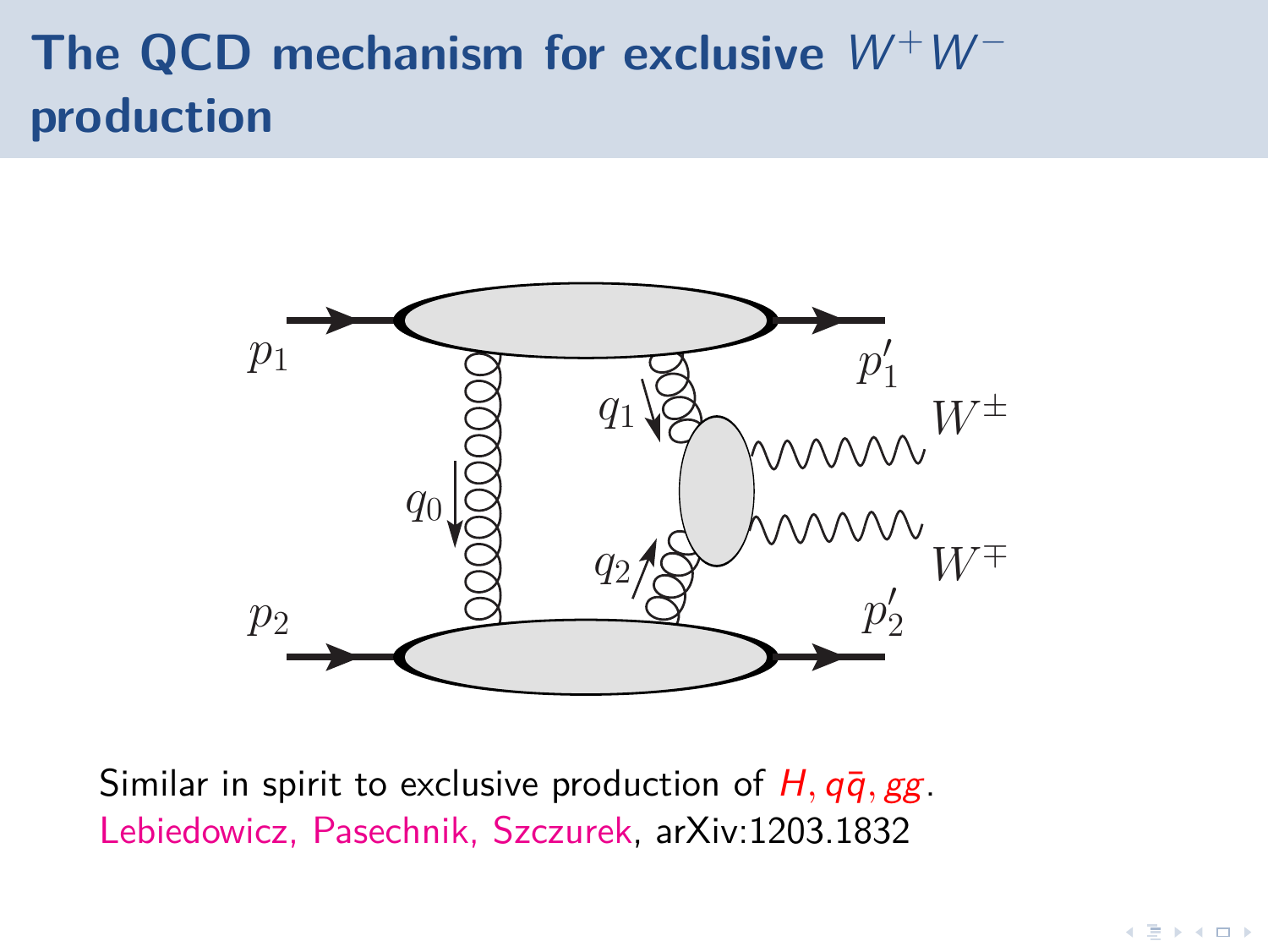### **Kinematics**

Sudakov decomposition:

$$
q_1 = x_1 p_1 + q_{1\perp}, \quad q_2 = x_2 p_2 + q_{2\perp}, \quad 0 < x_{1,2} < 1, q_0 = x' p_1 - x' p_2 + q_{0\perp} \simeq q_{0\perp}, \quad x' \ll x_{1,2}, \tag{1}
$$

where  $x_{1,2},x'$  are the longitudinal momentum fractions for active and screening gluons  $q_{\perp}^{2} \simeq -|\mathbf{q}|^{2}$ .

In the forward scattering limit:

$$
t_{1,2} = (p_{1,2} - p'_{1,2})^2 \simeq p'^2_{1,2\perp} \to 0,
$$
  
\n
$$
q_{0\perp} \simeq -q_{1\perp} \simeq q_{2\perp}.
$$
\n(2)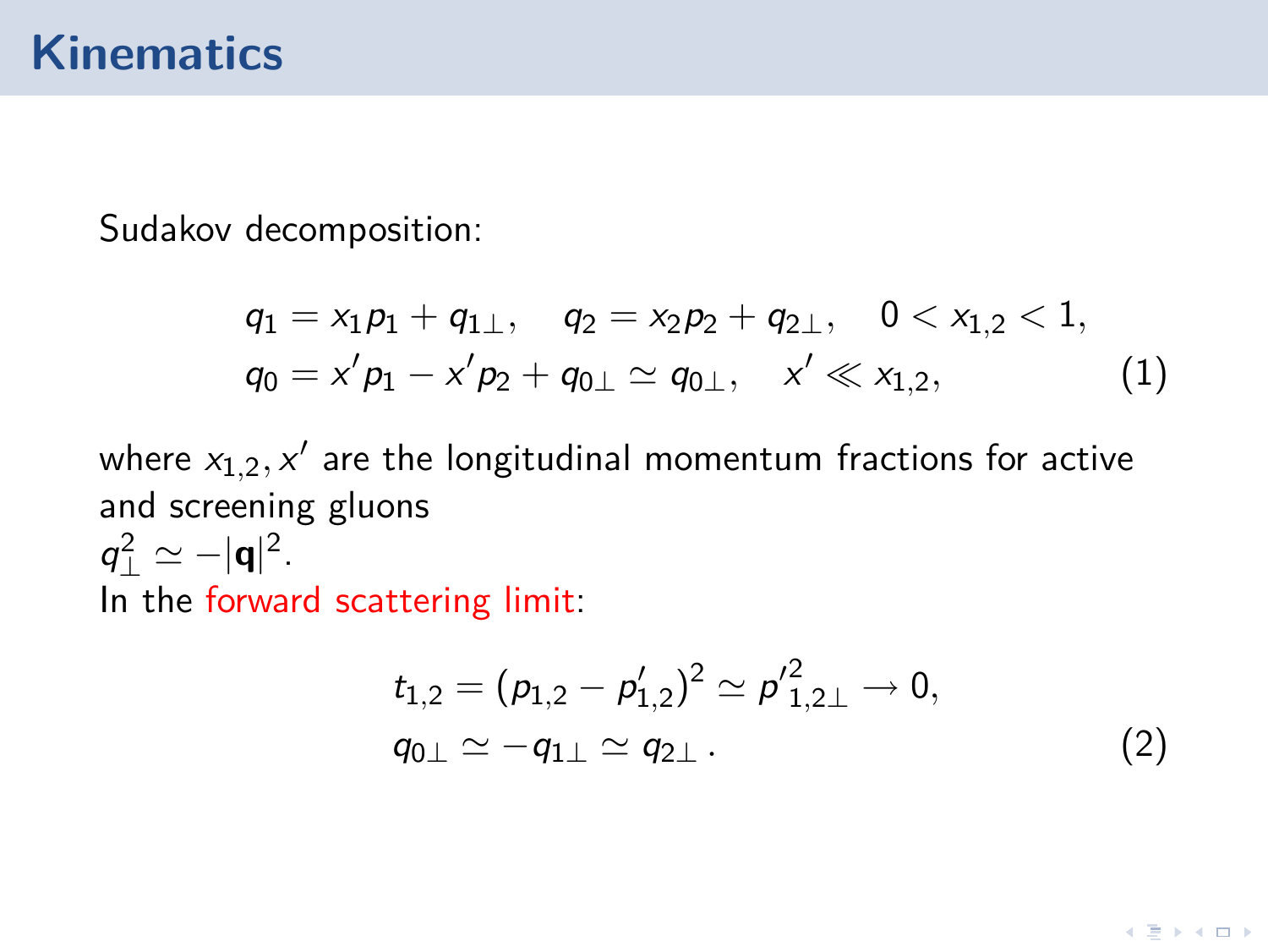### **Kinematics, continued**

It is convenient to introduce the Sudakov expansions for  $W^{\pm}$ boson momenta

$$
k_{+} = x_{1}^{+} p_{1} + x_{2}^{+} p_{2} + k_{+} , \quad k_{-} = x_{1}^{-} p_{1} + x_{2}^{-} p_{2} + k_{-} . \tag{3}
$$

leading to

$$
x_{1,2} = x_{1,2}^+ + x_{1,2}^-
$$
\n
$$
x_{1,2}^+ = \frac{m_{+ \perp}}{\sqrt{s}} e^{\pm y_+}, \quad x_{1,2}^- = \frac{m_{- \perp}}{\sqrt{s}} e^{\pm y_-}, \qquad (4)
$$

$$
m_{\pm\perp}^2 = m_W^2 + |\mathbf{k}_{\pm\perp}|^2, \tag{5}
$$

In the forward limit: **k**+*<sup>⊥</sup>* = *−***k***−⊥*.

 $\sigma_{l^+\nu l^-\nu} \simeq \sigma_{WW} \times BR(W^+ \to l^+\nu) BR(W^- \to l^-\nu)$ , (6)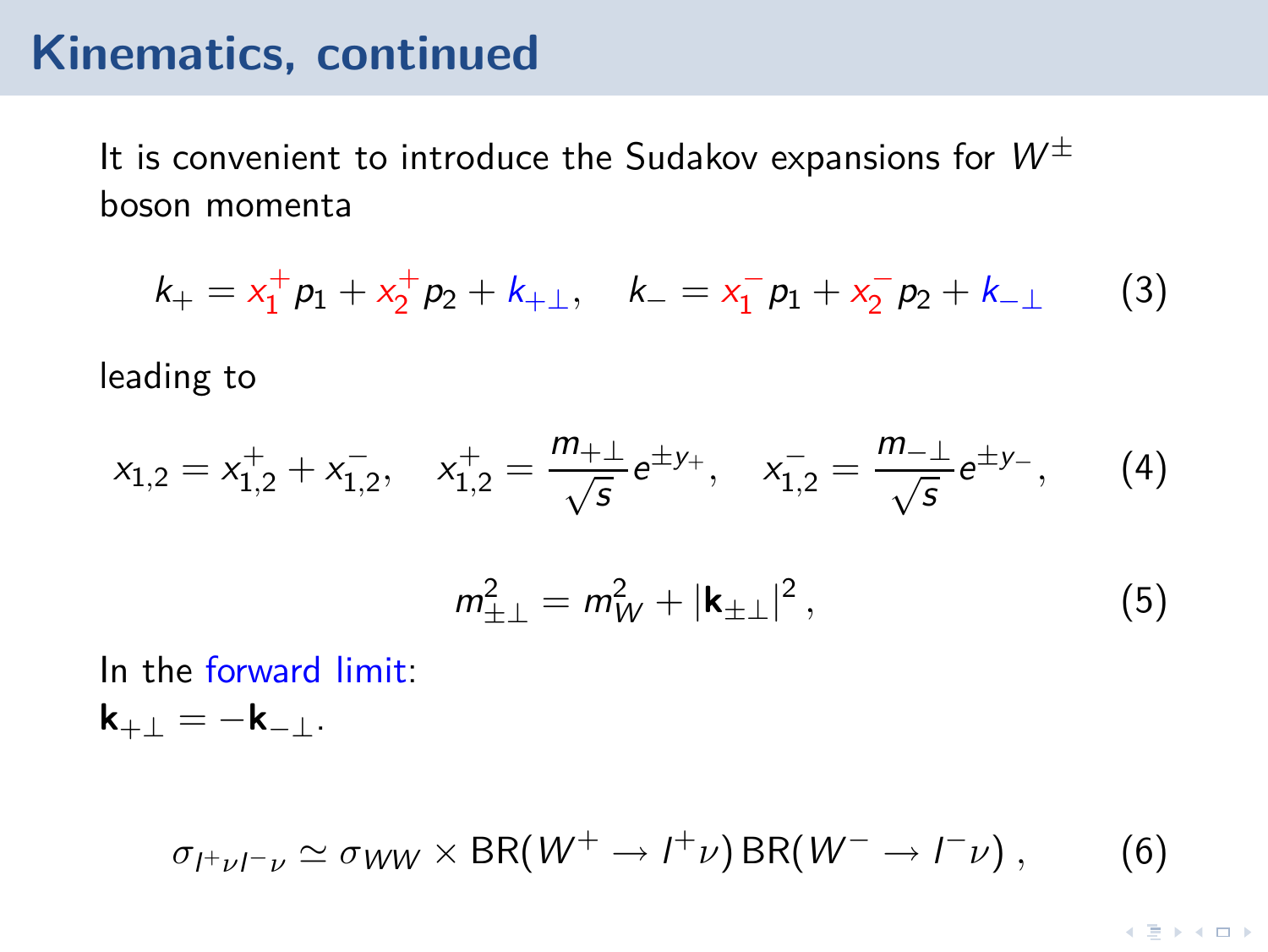# Diffractive amplitude for  $pp \rightarrow ppW^+W^-$

$$
\mathcal{M}_{\lambda_+\lambda_-}(s,t_1,t_2) \simeq i s \frac{\pi^2}{2} \int d^2 \mathbf{q}_0 V_{\lambda_+\lambda_-}(q_1,q_2,k_+,k_-) \frac{f_g(q_0,q_1;t_1) f_g(q_0,q_2;t_2)}{\mathbf{q}_0^2 \mathbf{q}_1^2 \mathbf{q}_2^2},
$$

where  $\lambda_+$ ,  $\lambda_- = \pm 1$ , 0 are the polarisation states of the produced  $W^{\pm}$  bosons

 $f_{\sigma}(r_1,r_2;t)$  is the off-diagonal unintegrated gluon distribution function (UGDF), which depends on the longitudinal and transverse components of both gluon momenta  $r_1$  and  $r_2$  emitted from the proton lines.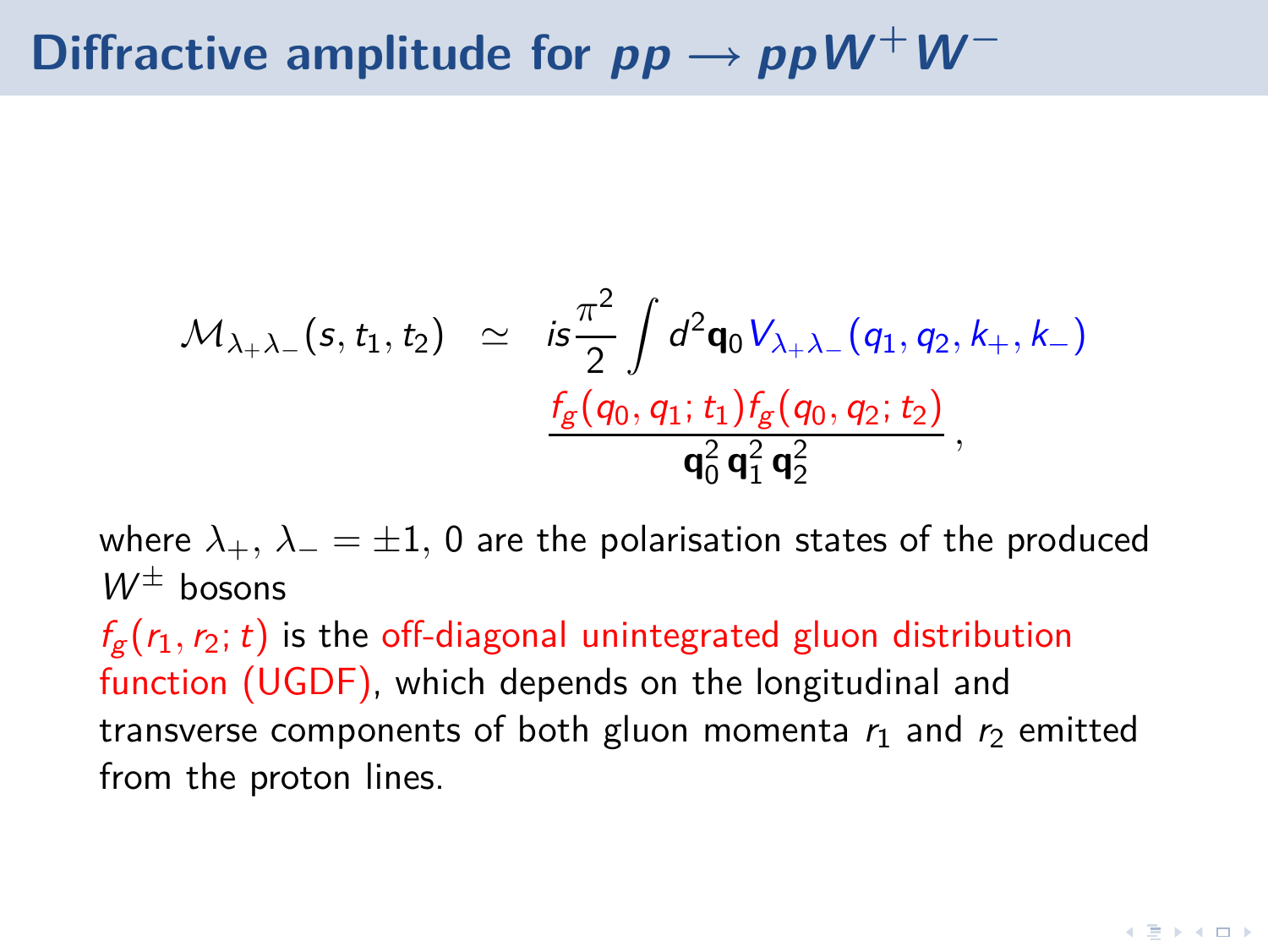# Diffractive amplitude for  $pp \rightarrow ppW^+W^-$

The gauge-invariant  $gg \to W_{\lambda_+}^+W_{\lambda_-}^-$  hard subprocess amplitude V*λ*+*λ<sup>−</sup>* (q1*,* q2*,* k+*,* k*−*) is given by

$$
V_{\lambda+\lambda_{-}} = n_{\mu}^{+} n_{\nu}^{-} V_{\lambda+\lambda_{-}}^{\mu\nu} = \frac{4}{s} \frac{q_{1\perp}^{\nu}}{x_{1}} \frac{q_{2\perp}^{\mu}}{x_{2}} V_{\lambda+\lambda_{-},\mu\nu},
$$
  
\n
$$
q_{1}^{\nu} V_{\lambda+\lambda_{-},\mu\nu} = q_{2}^{\mu} V_{\lambda+\lambda_{-},\mu\nu} = 0,
$$
\n(7)

*µ*

where  $n^{\pm}_{\mu} = p^{\mu}_{1,\mu}$  $^{μ}_{1,2}/E_{p,cms}$ ,  $E_{p,cms} = \sqrt{s}/2$ .

$$
V^{\mu\nu}_{\lambda+\lambda_{-}}(q_1, q_2, k_+, k_-) = \epsilon^{*,\rho}(k_+, \lambda_+) \epsilon^{*,\sigma}(k_-, \lambda_-) V^{\mu\nu}_{\rho\sigma}, \qquad (8)
$$

V *µν ρσ* calculated with automatic programs.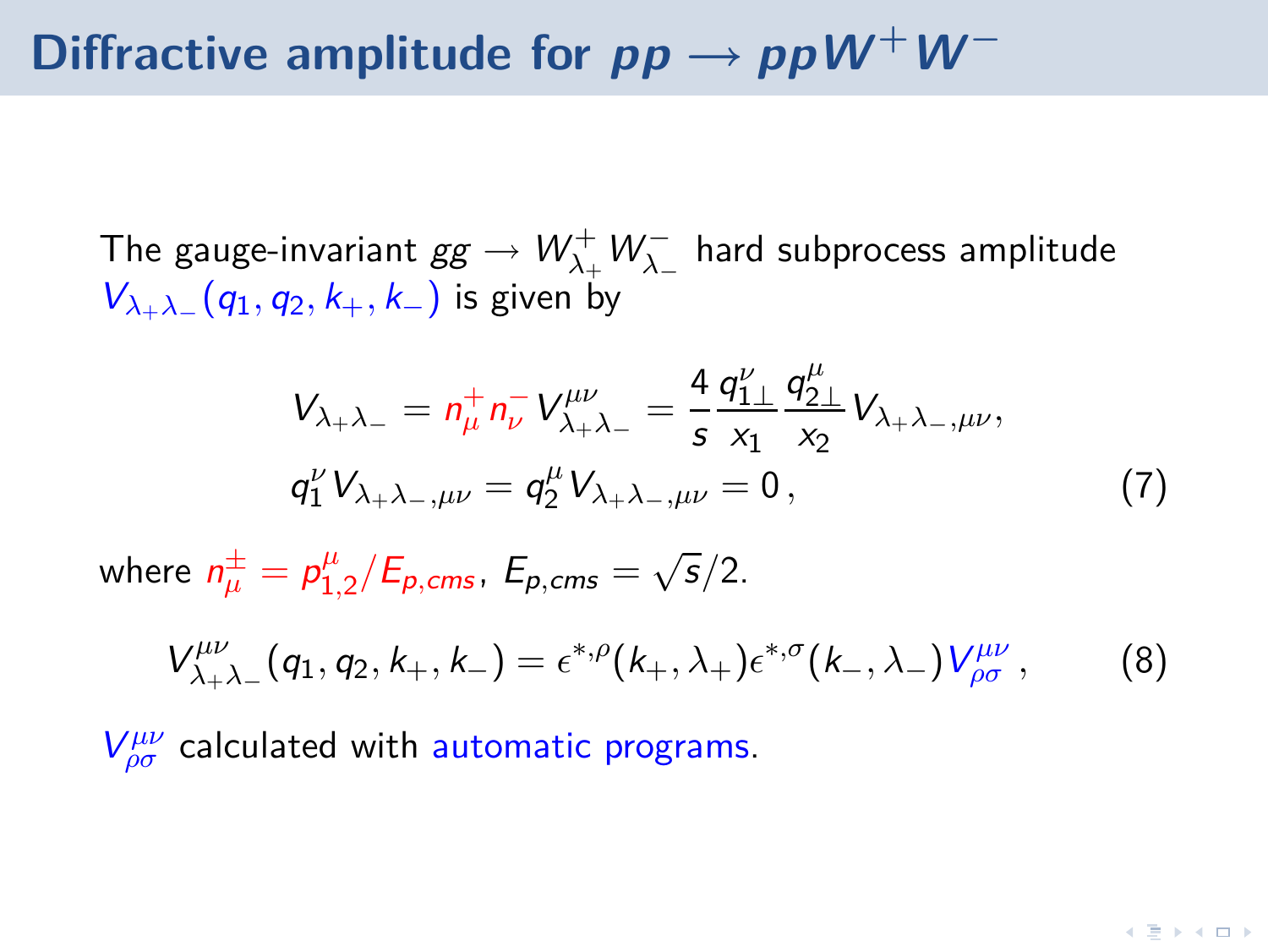*ǫ ∗*  $\frac{k}{\mu}(k_+, \lambda_+)$  and  $\epsilon^*_{\nu}$ *ν* (k*−, λ−*) can be defined easily in the proton-proton center-of-mass frame with z-axis along the proton beam as

$$
\epsilon(k,0) = \frac{E_W}{m_W} \left( \frac{k}{E_W}, \cos \phi \sin \theta, \sin \phi \sin \theta, \cos \theta \right),
$$
  

$$
\epsilon(k,\pm 1) = \frac{1}{\sqrt{2}} (0, \sin \phi \mp \cos \theta \cos \phi, -\mathrm{i} \cos \phi \mp \cos \theta \sin \phi, \pm \sin \theta).
$$

such that  $\epsilon^{\mu}(\lambda)\epsilon_{\mu}^{*}$  $\chi^*_\mu(\lambda) = -1$  and *ǫ ∗*  $\mu^*(k_+, \lambda_+)k_+^\mu = \epsilon_\nu^*$  $v^*_{\nu}(k_-, \lambda_-)k_-^{\nu} = 0.$ In the forward limit  $\phi_-=\phi_++\pi$ .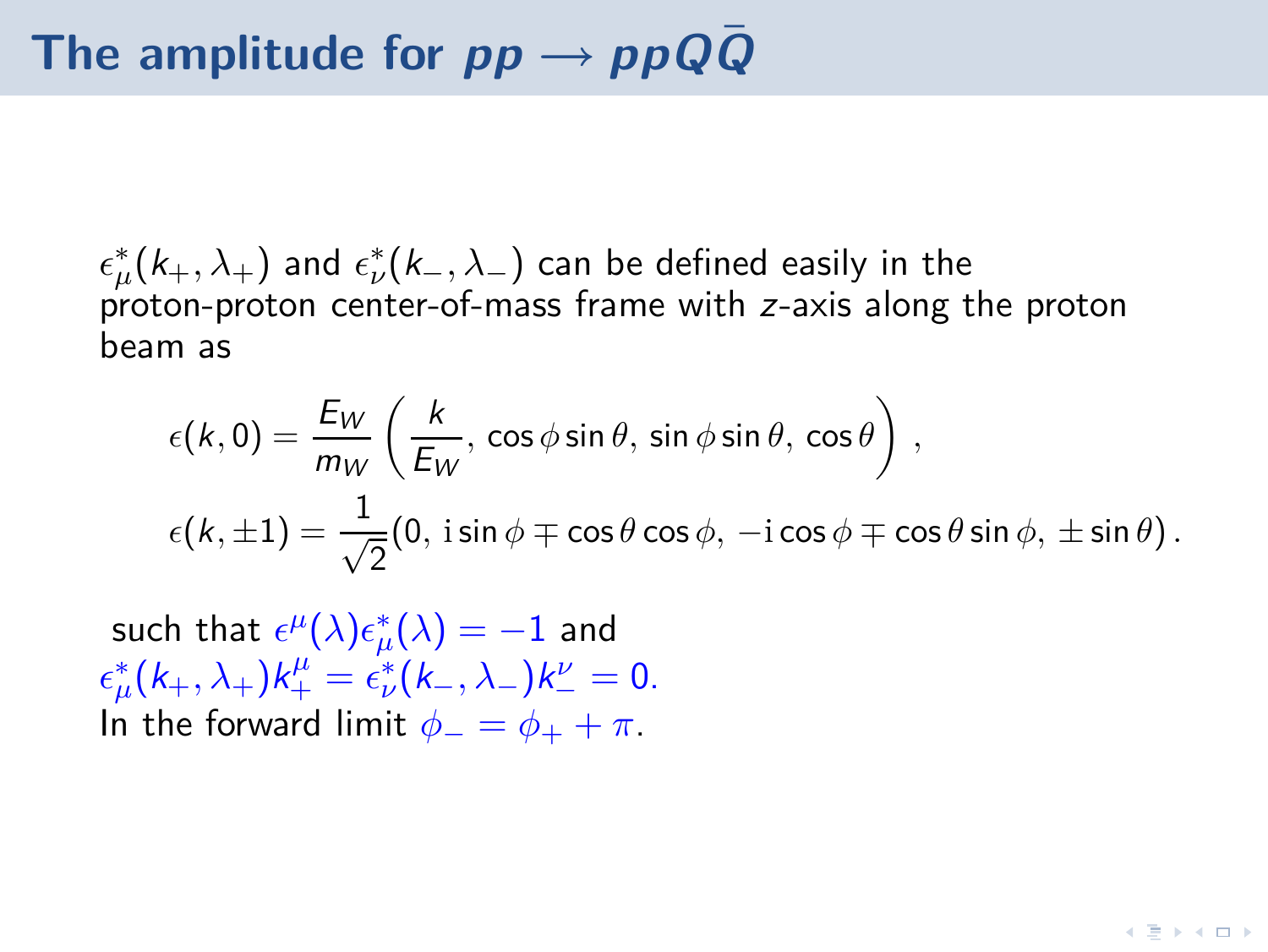The diffractive amplitude is averaged over the color indices and over the two transverse polarizations of the incoming gluons. The relevant color factor which includes summing over colors of quarks in the loop (triangle or box) and averaging over gluon colors according to the definition of unintegrated gluon distribution function is

$$
\frac{1}{N_c{}^2-1}\times\sum_{ij}t_{ij}^a t_{ji}^a\,.
$$
 (9)

The matrix element V*λ*+*,λ<sup>−</sup>* contains twice the strong coupling constant  $g_s^2 = 4\pi\alpha_s$ . We take the running coupling constant  $\alpha_s(M_{WW}^2)$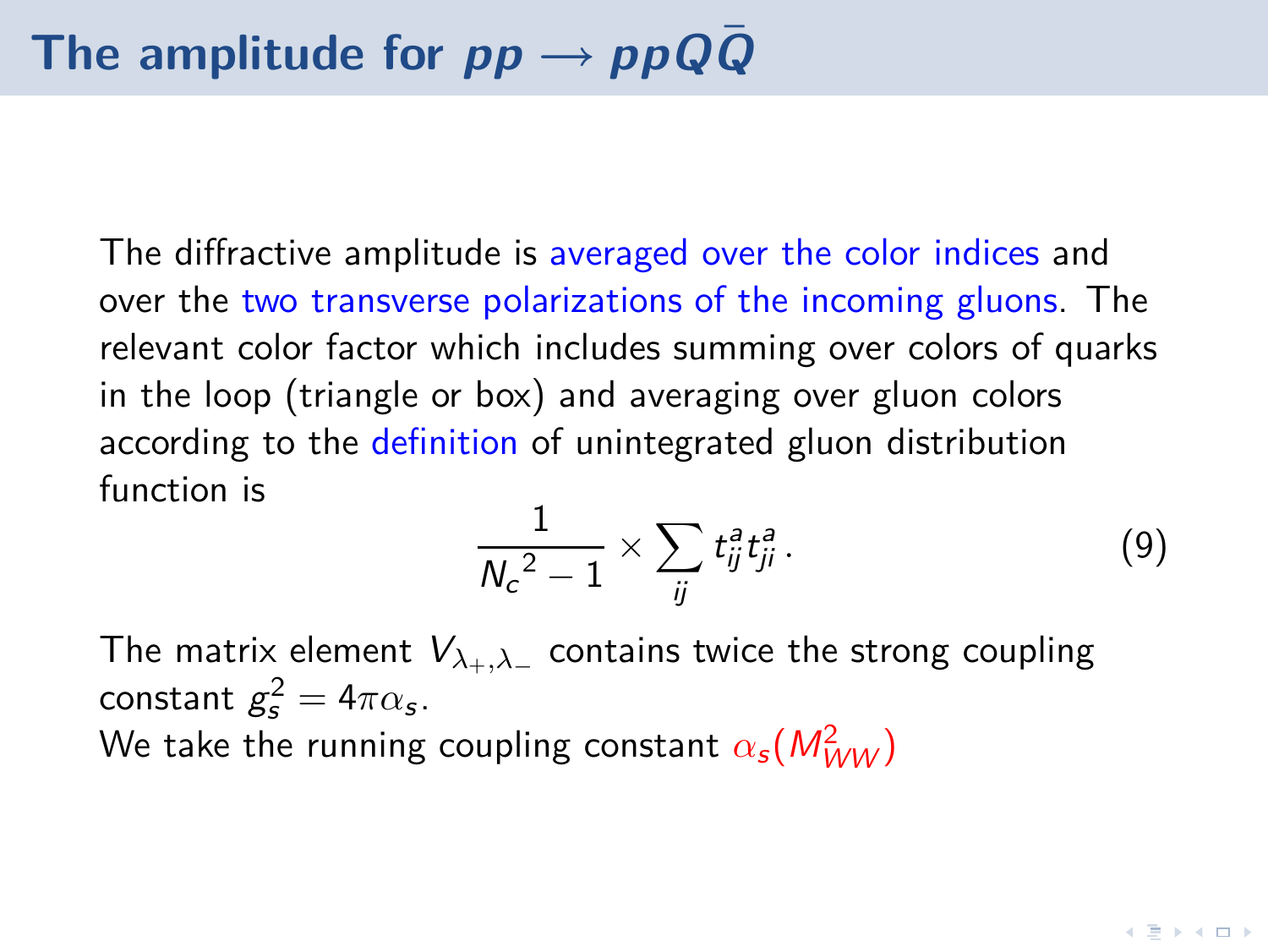## **Mechanisms of exclusive diffractive production**



**Figure:** Representative mechanisms of the hard subprocess  $gg \to W^{\pm}W^{\mp}$ .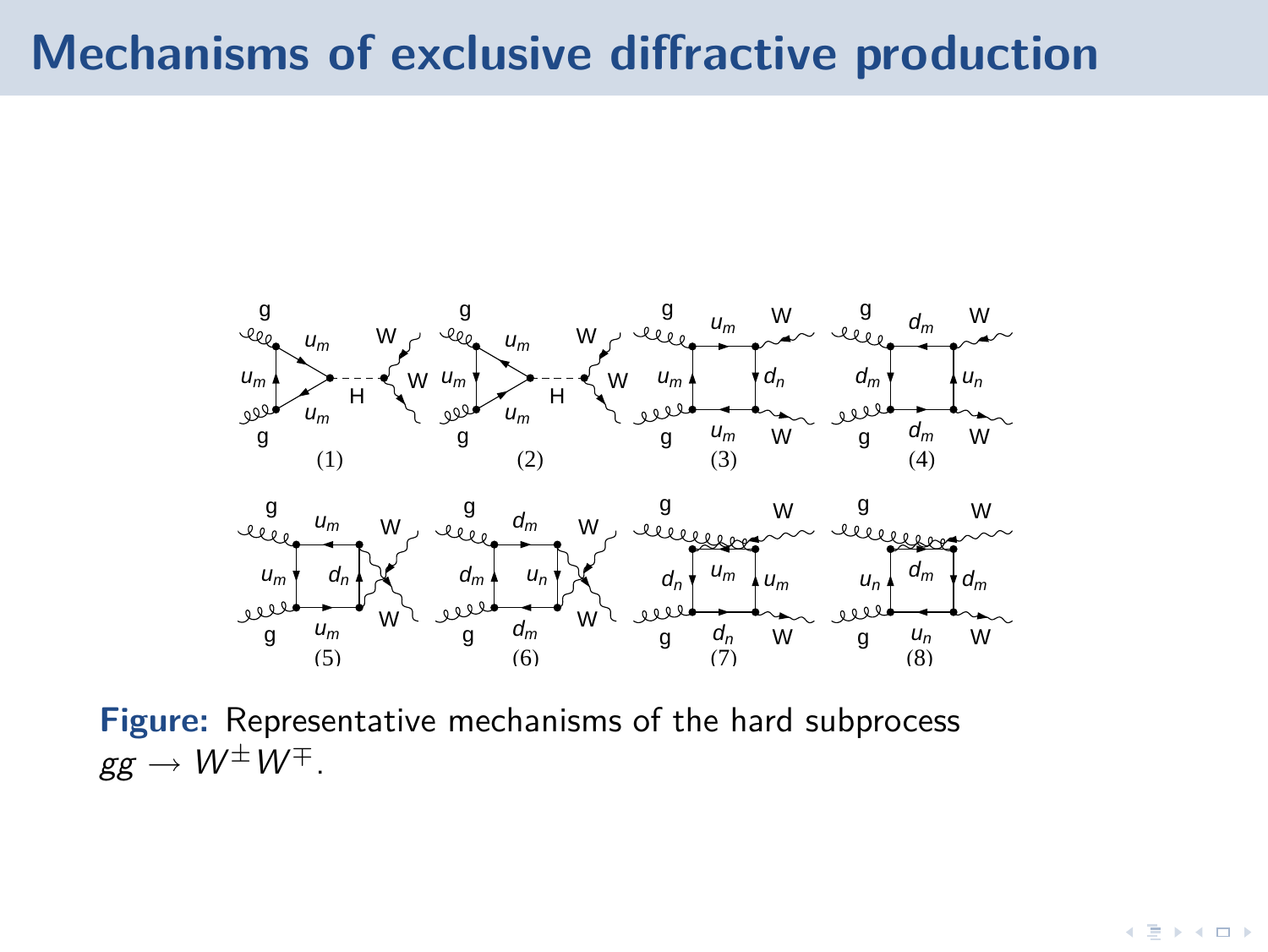# **Intermediate Higgs contribution**

$$
V_{gg\to h^0\to W^+W^-}(q_1,q_2,k_+,k_-)=\delta^{(4)}(q_1+q_2-k_+-k_-)\times \hspace{1.5cm} (10)
$$

$$
V_{gg\to h^0}(q_1, q_2, p_{h^0}) \frac{i}{M_{WW}^2 - m_{h^0}^2 + iM_{WW} \Gamma_{\text{tot}}^h} V_{h^0 \to W^+W^-}(k_+, k_-, \lambda_+, \lambda_-),
$$

$$
V_{gg\to h^0} \simeq \frac{i\delta^{ab}}{v} \frac{\alpha_s(\mu_F^2)}{\pi} \left(\mathbf{q}_{1\perp}\cdot\mathbf{q}_{2\perp}\right) \frac{2}{3} \left(1 + \frac{7}{120} \frac{M_{WW}^2}{m_{\text{top}}^2}\right) , \qquad v = \left(G_F\sqrt{2}\right)^{-1/2}
$$

The second tree-level  $H^0 \to W^+W^-$  "decay" amplitude reads:

$$
V_{H^0 \to W^+ W^-} \simeq \text{im}_W \frac{e}{\sin \theta_W} \epsilon^*(k_+, \lambda_+) \cdot \epsilon^*(k_-, \lambda_-), \quad (11)
$$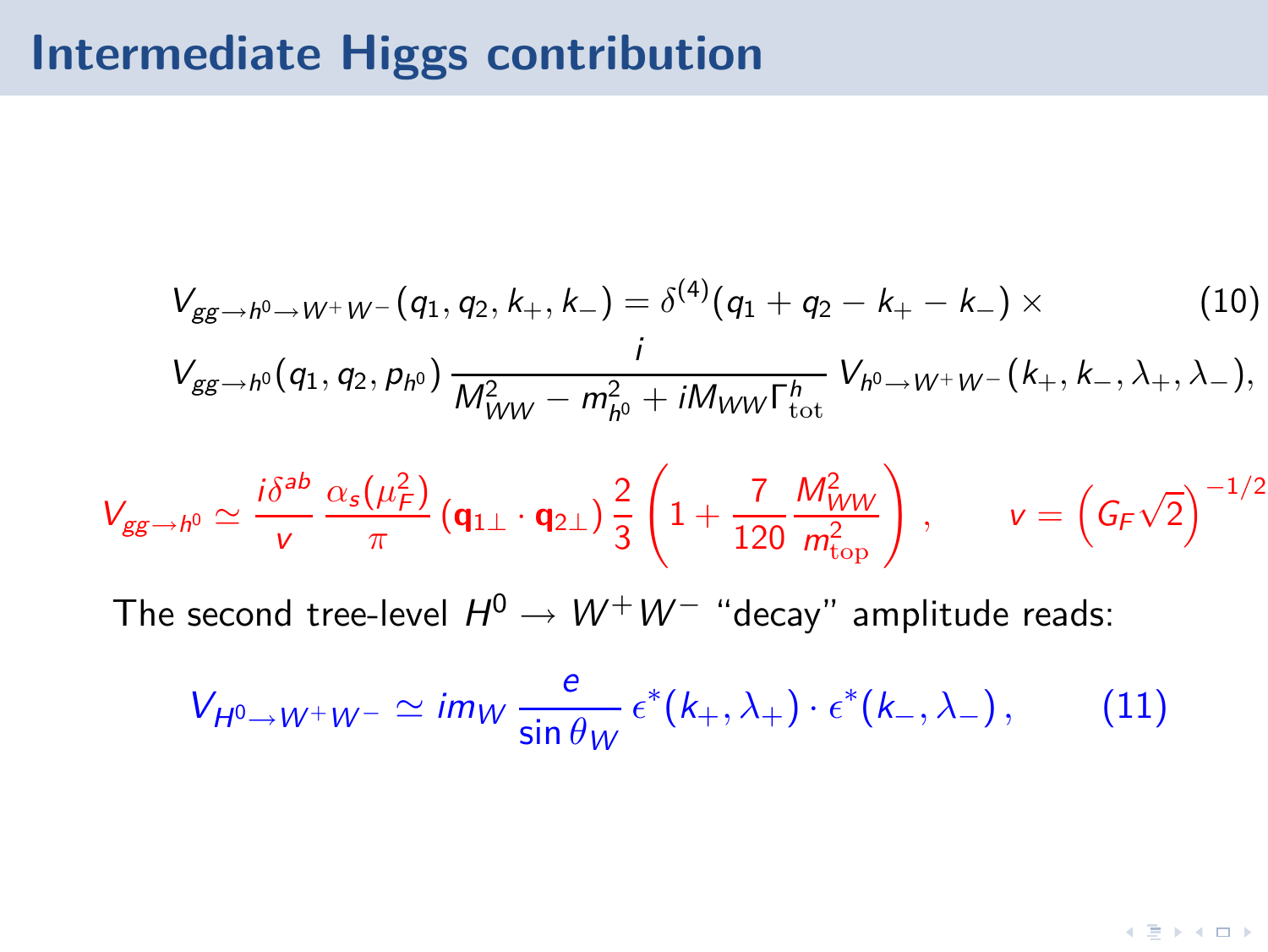## **Gluon** k*⊥***-dependent densities in the forward limit**

$$
f_g(q_0, q_{1,2}; t_{1,2}) = R_g f_g(x_{1,2}, \mathbf{q}^2, \mu_F^2) \exp(bt_{1,2}/2) =
$$
  

$$
R_g \frac{\partial}{\partial \ln \mathbf{q}^2} \Big[ x g(x_{1,2}, \mathbf{q}^2) \sqrt{\mathcal{T}_g(\mathbf{q}^2, \mu_F^2)} \Big] \exp(bt_{1,2}/2),
$$

where the diffractive slope b = 4 GeV*−*<sup>2</sup>  $T_g$  is the Sudakov form factor

$$
T_g(\mathbf{q}^2,\mu_F^2) = \exp\bigg(-\int_{\mathbf{q}^2}^{\mu_F^2} \frac{d\mathbf{k}^2}{\mathbf{k}^2} \frac{\alpha_s(\mathbf{k}^2)}{2\pi} \int_0^{1-\Delta} \bigg[zP_{gg}(z) + \sum_q P_{qg}(z)\bigg]dz
$$

where

$$
\Delta = \frac{|\mathbf{k}|}{|\mathbf{k}| + M_{WW}}.
$$
 (12)

We take  $\mu_F^2 = M_{WW}^2$ .  $T_g(\mathbf{q}^2, \mu_F^2)$  for extremely large scales  $\mu_F^2$  is needed the integration is performed in  $\log_{10}(k^2/k_0^2)$ .

 $\mathbf{A} \equiv \mathbf{B} + \mathbf{A} \equiv \mathbf{B}$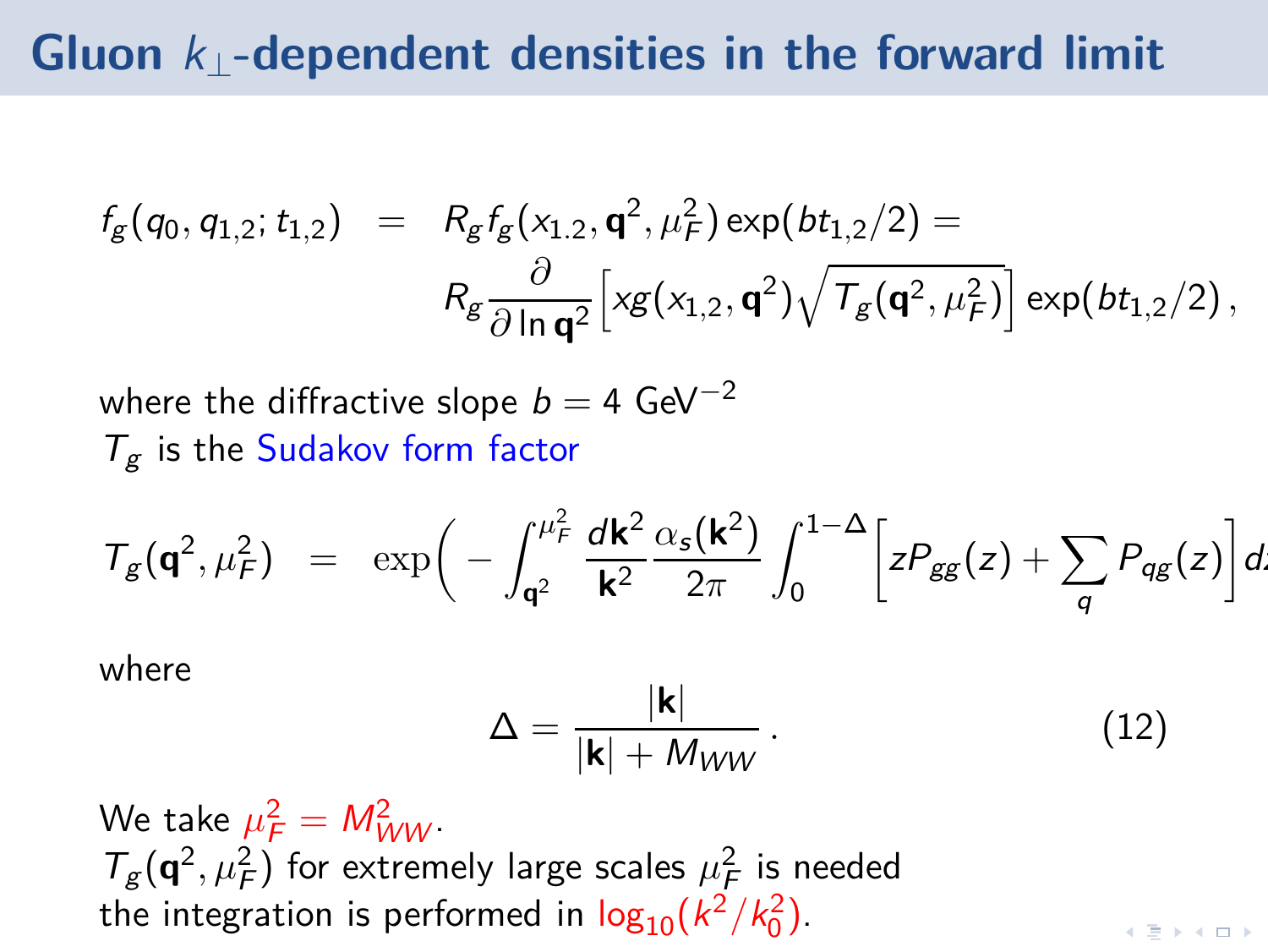## **Phase space in the forward limit**

$$
\sigma = \int \frac{1}{2s} \overline{|\mathcal{M}|^2} (2\pi)^4 \delta^4(p_1 + p_2 - p_1' - p_2' - p_+ - p_-)
$$

$$
\frac{d^3 p_1'}{(2\pi)^3 2E_1'} \frac{d^3 p_2'}{(2\pi)^3 2E_2'} \frac{d^3 p_+}{(2\pi)^3 2E_+} \frac{d^3 p_-}{(2\pi)^3 2E_-};
$$
where 
$$
\overline{|\mathcal{M}|^2} = \sum_{\lambda_+, \lambda_-}^{0, \pm 1} \mathcal{M}(\lambda_+, \lambda_-) \mathcal{M}^*(\lambda_+, \lambda_-).
$$

eight-dimensional integral

The evaluation of the corresponding hard subprocess amplitude V*λ*+*λ<sup>−</sup>* and convolution with the gluon uPDFs in the diffractive amplitude and full phase space integration is extremely time consuming.

Simplification:

$$
d\sigma \equiv \frac{1}{2s} |\overline{\mathcal{M}|^2} d^4 \text{PS}
$$
  
=  $\frac{1}{2s} |\overline{\mathcal{M}|^2} \frac{1}{2^4} \frac{1}{(2\pi)^8} \frac{1}{E_1'E_2'} \frac{1}{4} dt_1 dt_2 d\phi_1 d\phi_2 \frac{p_{m\perp}}{4} \mathcal{J}^{-1} dy_+ dy_- dp_{m\perp} d\phi_m$ ,

where  $p_{m\perp} = |\mathbf{p}_{+\perp} - \mathbf{p}_{-\perp}| \phi_m$  is the corresponding azimuthal  $\phi_m$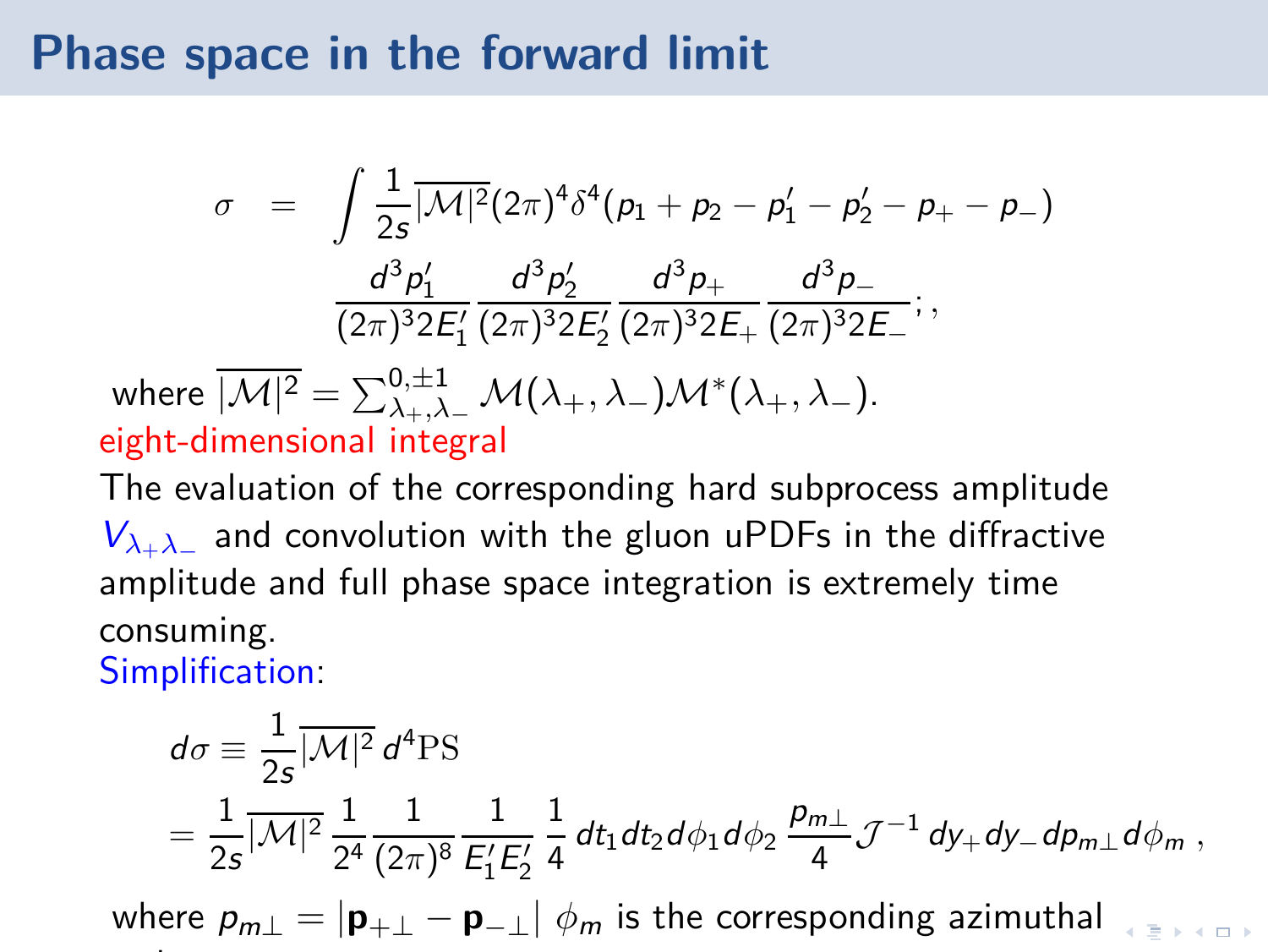## **Phase space in the forward limit**

For the sake of simplicity, assuming exponential slope of t-dependence of the KMR UGDFs and in the consequence approximately exponential dependence of the cross section on  $t_1$ and  $t_2$  (exp( $bt_1$ ) and/or exp( $bt_2$ ))

$$
d\sigma \approx \frac{1}{2s} \overline{|\mathcal{M}|^2} \Big|_{t_{1,2}=0} \frac{1}{2^4} \frac{1}{(2\pi)^8} \frac{1}{E_1'E_2'} \frac{1}{4} \frac{1}{b^2} (2\pi)^2 \frac{p_{m\perp}}{4} \mathcal{J}^{-1} dy_+ dy_- dp_{m\perp} d\phi_m.
$$

In this approximation  $-$  no correlations between outgoing protons on  $\phi_m$  – the phase space integration can be further reduced to three dimensions.

The Jacobian *J* is given by

$$
\mathcal{J} = \left| \frac{p'_{1z}}{\sqrt{m_p^2 + p'^2_{1z}}} - \frac{p'_{2z}}{\sqrt{m_p^2 + p'^2_{2z}}} \right|.
$$
 (13)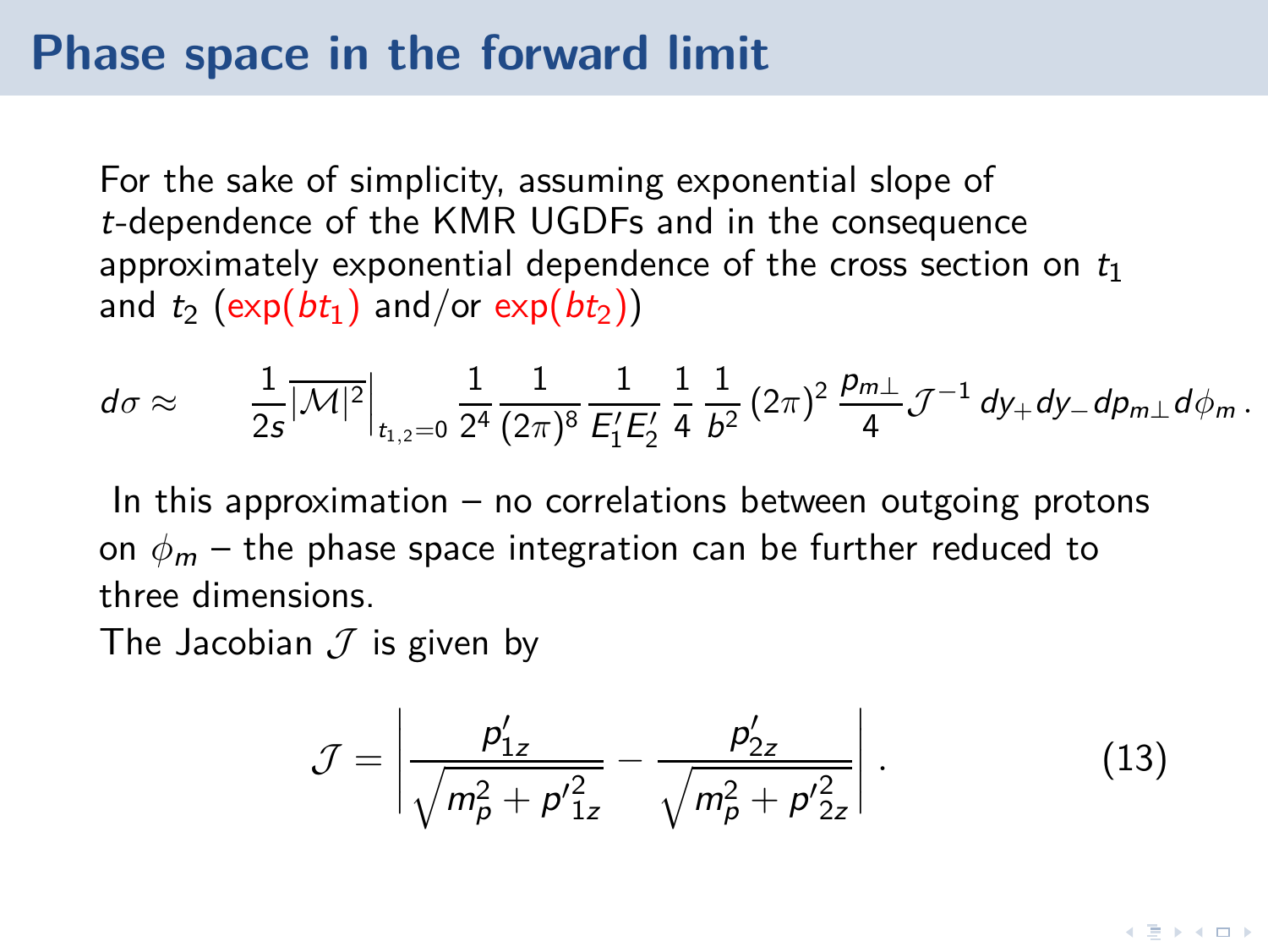## $\gamma\gamma \rightarrow W^{+}W^{-}$  process

 $pp \rightarrow ppW^+W^-$  calculated already by Royon et al. The Standard Model couplings:

$$
\mathcal{L}_{WW\gamma} = -ie(A_{\mu}W_{\nu}^{-} \stackrel{\leftrightarrow}{\partial^{\mu}} W^{+\nu} + W_{\mu}^{-}W_{\nu}^{+} \stackrel{\leftrightarrow}{\partial^{\mu}} A^{\nu} + W_{\mu}^{+}A_{\nu} \stackrel{\leftrightarrow}{\partial^{\mu}} W^{-\nu})
$$
\n
$$
\mathcal{L}_{WW\gamma\gamma} = -e^{2}(W_{\mu}^{-}W^{+\mu}A_{\nu}A^{\nu} - W_{\mu}^{-}A^{\mu}W_{\nu}^{+}A^{\nu})
$$
\n(14)

where the asymmetric derivative has the form  $\chi$ *↔*  $\partial^{\mu}$  Y = X $\partial^{\mu}$ Y − Y $\partial^{\mu}$ X.



**Figure:** The Born diagrams for the  $\gamma\gamma \rightarrow W^{\pm}W^{\mp}$  subprocess.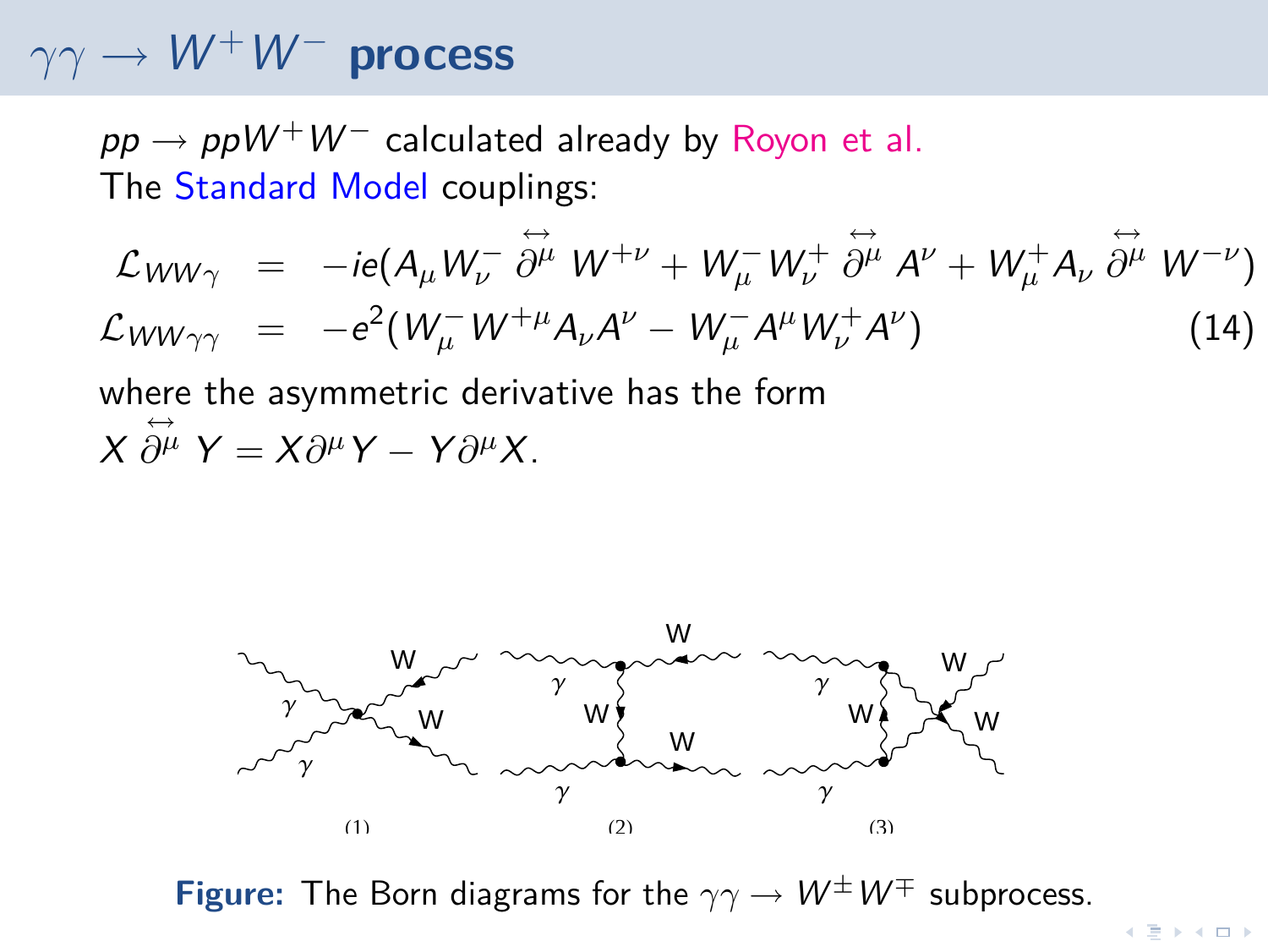## $\gamma\gamma \rightarrow W^+W^-$  mechanism

$$
\frac{d\sigma}{d\Omega} = \frac{3\alpha^2\beta}{2s} \left( 1 - \frac{2s(2s + 3m_W^2)}{3(m_W^2 - t)(m_W^2 - u)} + \frac{2s^2(s^2 + 3m_W^4)}{3(m_W^2 - t)^2(m_W^2 - u)^2} \right)
$$
(15)

where  $\beta = \sqrt{1-4m_W^2/s}$  is the velocity of the  $W$  bosons in their center-of-mass frame.

In the WW approximation the total cross section for the  $pp \rightarrow pp(\gamma\gamma) \rightarrow W^+W^-$  can be written as in parton model  $\sigma = \int d x_1 d x_2 \; f_1^{WW}(x_1) \; f_2^{WW}(x_2) \; \sigma_{\gamma \gamma \to W^+W^-}(\hat{\bm{s}}) \; . \tag{16}$ 

We take Weizsäcker-Williams equivalent photon fluxes of protons from Drees and Zeppenfeld.

$$
x_1 = \frac{m_{\perp}}{\sqrt{s}} (\exp(y_+) + \exp(y_-)),
$$
  
\n
$$
x_2 = \frac{m_{\perp}}{\sqrt{s}} (\exp(-y_+) + \exp(-y_-)).
$$
\n(17)

*,*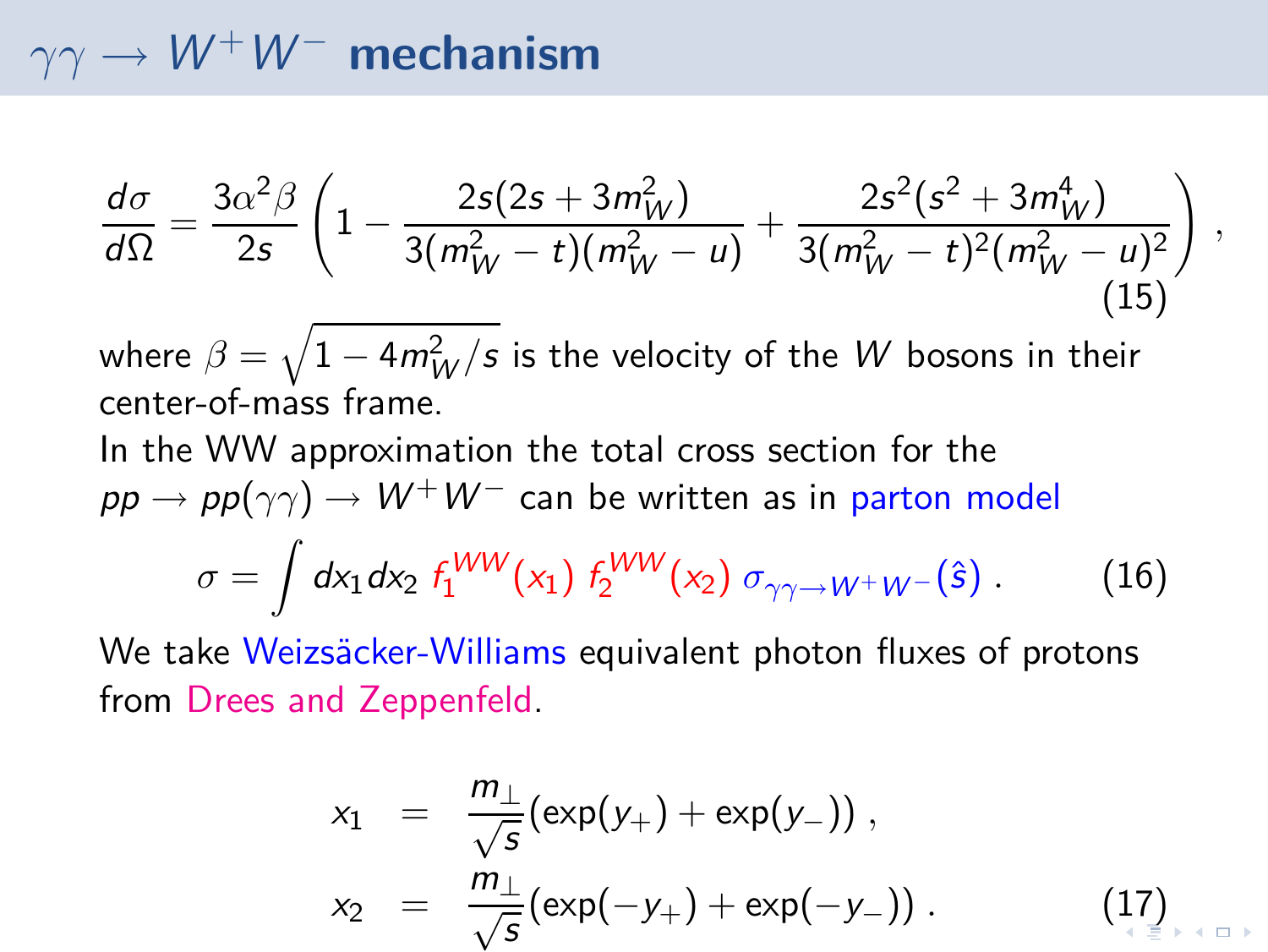## *γ*γ → *W*<sup>+</sup>*W*<sup>−</sup> mechanism



**Figure:** The lines were calculated within EPA approximation with Drees and Zeppenfeld photon fluxes.  $\xi_{1,2} = \log_{10}(x_{1,2})$  where  $x_{1,2}$  are photon longitudinal fractions with respect to parent protons.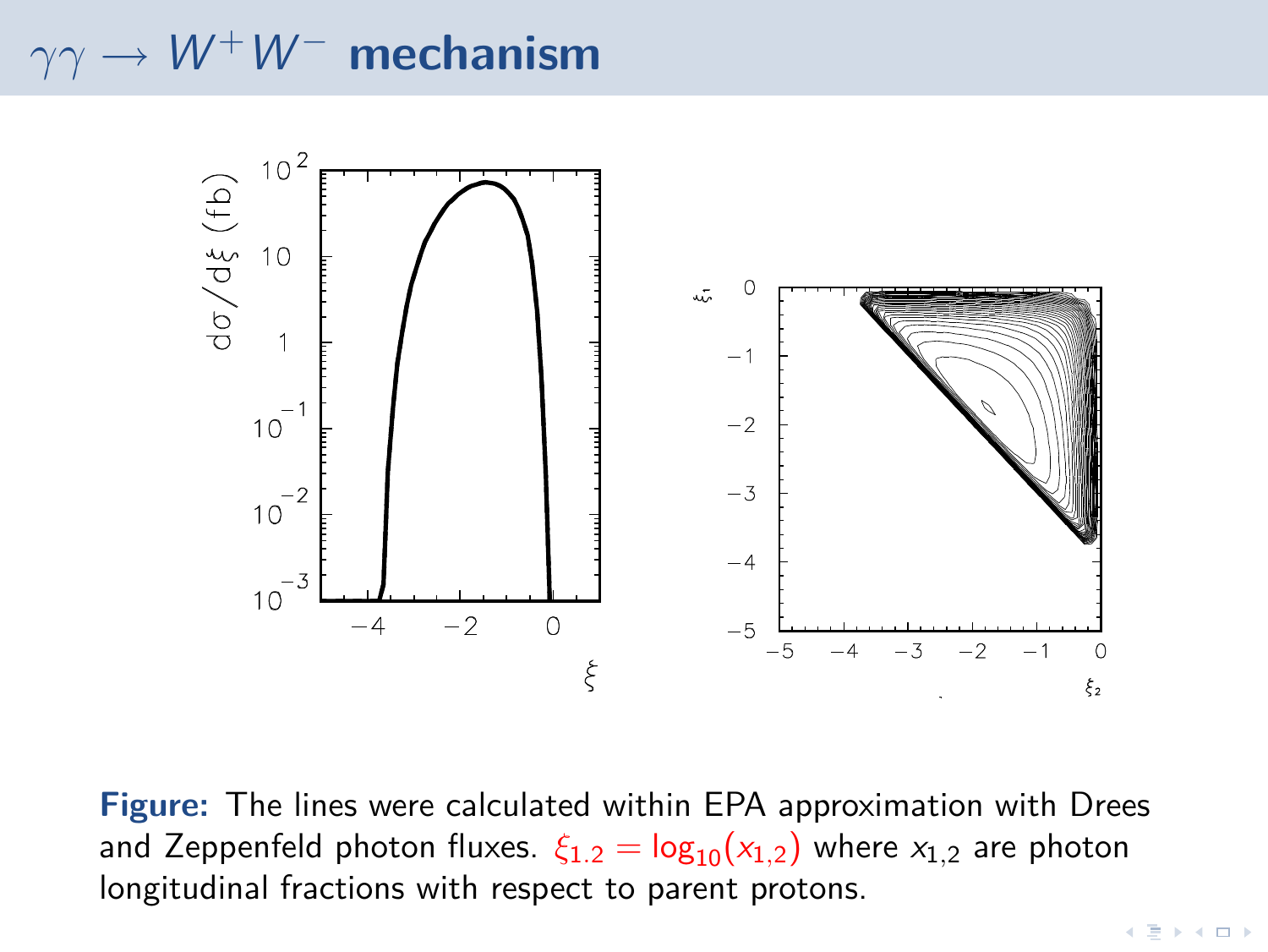$$
\frac{d\sigma}{dy_+dy_-d^2p_{W\perp}}=\frac{1}{16\pi^2\hat{s}^2}x_1g(x_1,\mu_F^2)x_2g(x_2,\mu_F^2)\overline{|\mathcal{M}_{gg\to W^+W^-}(\lambda_1,\lambda_2,\lambda_+,\lambda_-)|^2}
$$
\n(18)

The distributions in rapidity of  $W^+$  (y<sub>+</sub>), rapidity of  $W^-$  (y<sub>−</sub>) and transverse momentum of one of them  $p_{W|}$  can be calculated. The distribution in invariant mass can be obtained by appropriate binning.

The matrix element obtained from automatic code calculation and checked against existing calculations.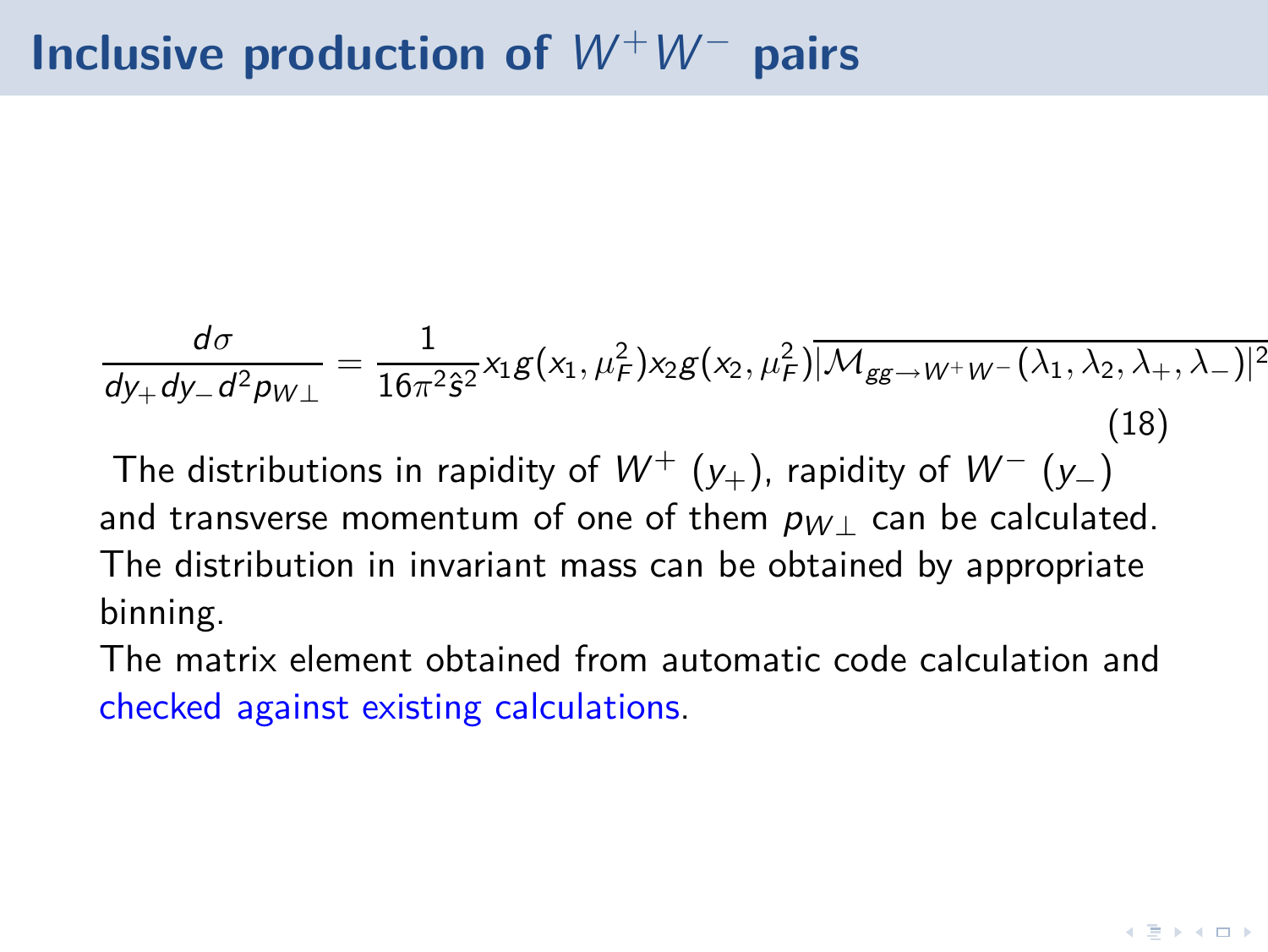

**Figure:** Rapidity distribution of W bosons.

 $M_H = 120$  GeV in triangles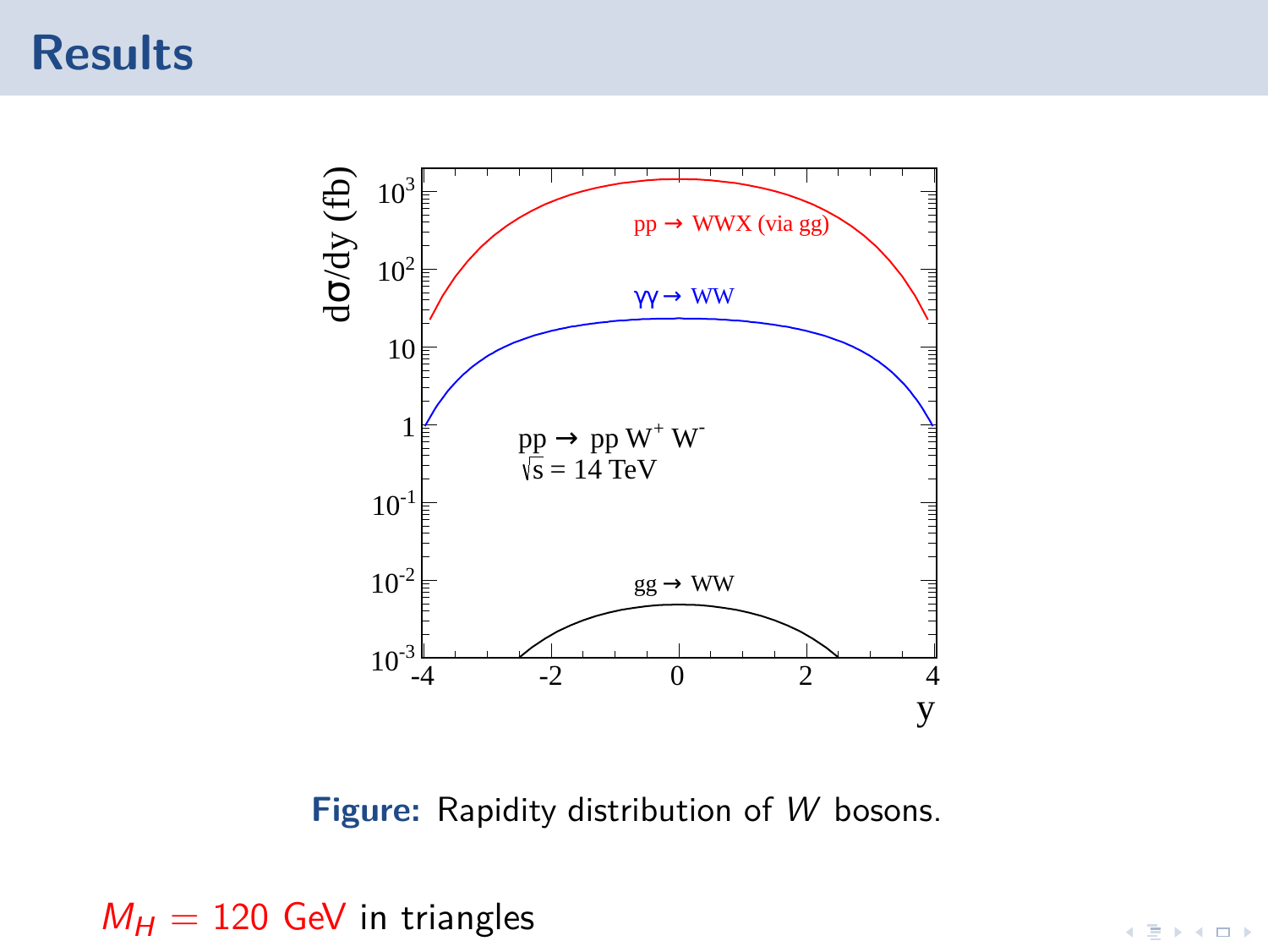

**Figure:** Polarization components to rapidity distribution of W bosons.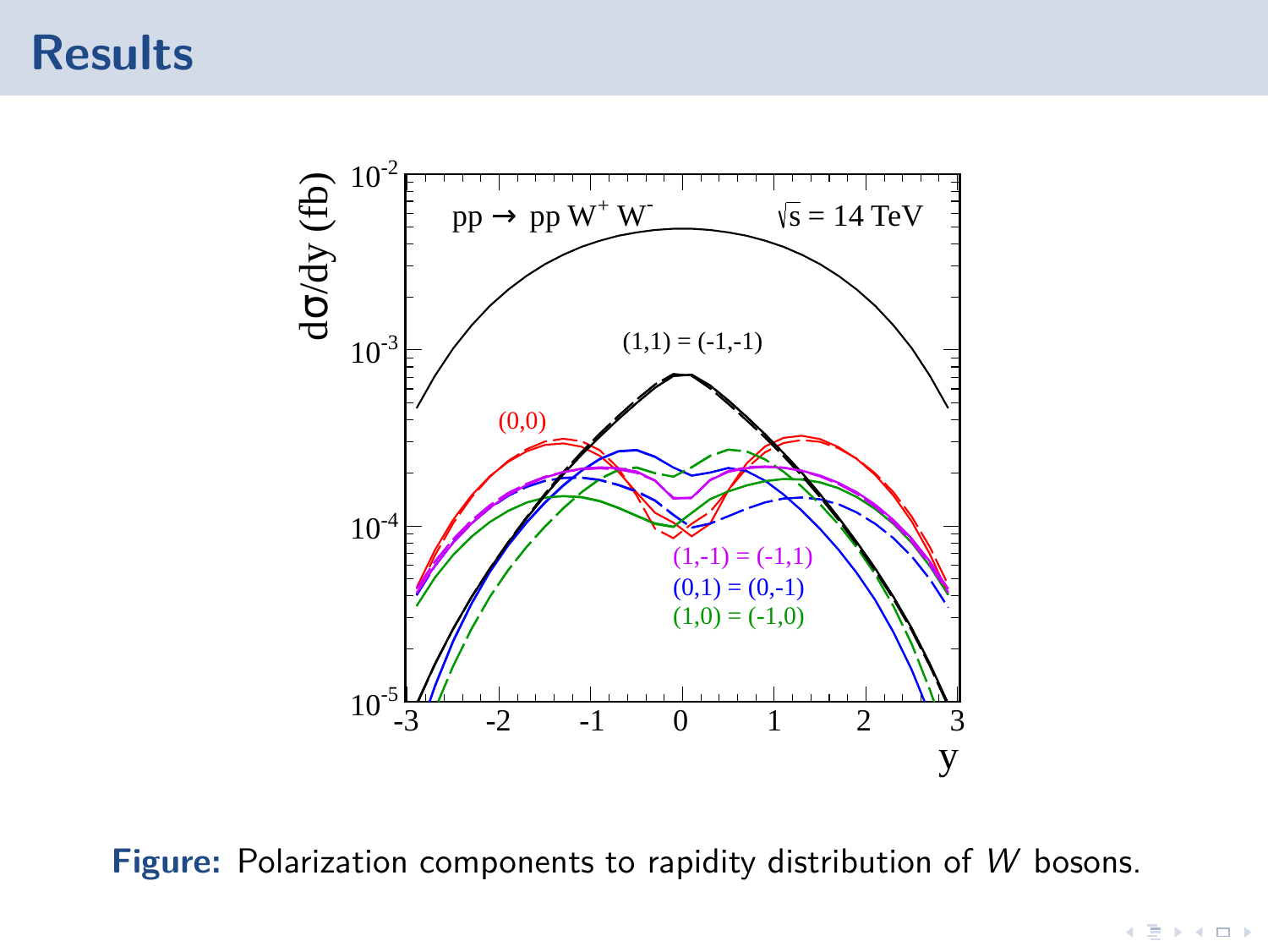

**Figure:** Distribution in transverse momentum of one of the W bosons.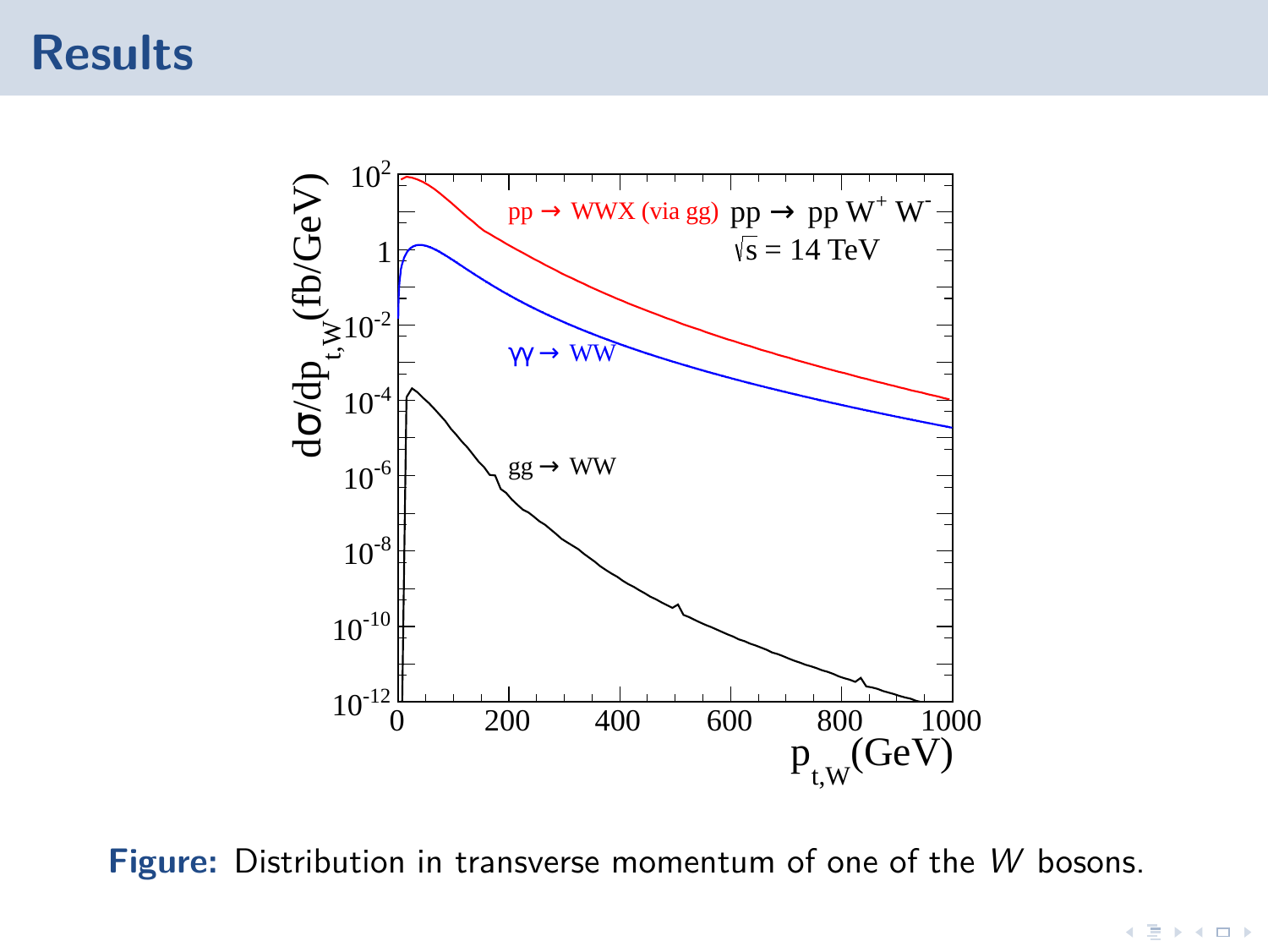

**Figure:** Distribution in W+W*<sup>−</sup>* invariant mass. The result when Sudakov form factor is put to 1 is shown for comparison.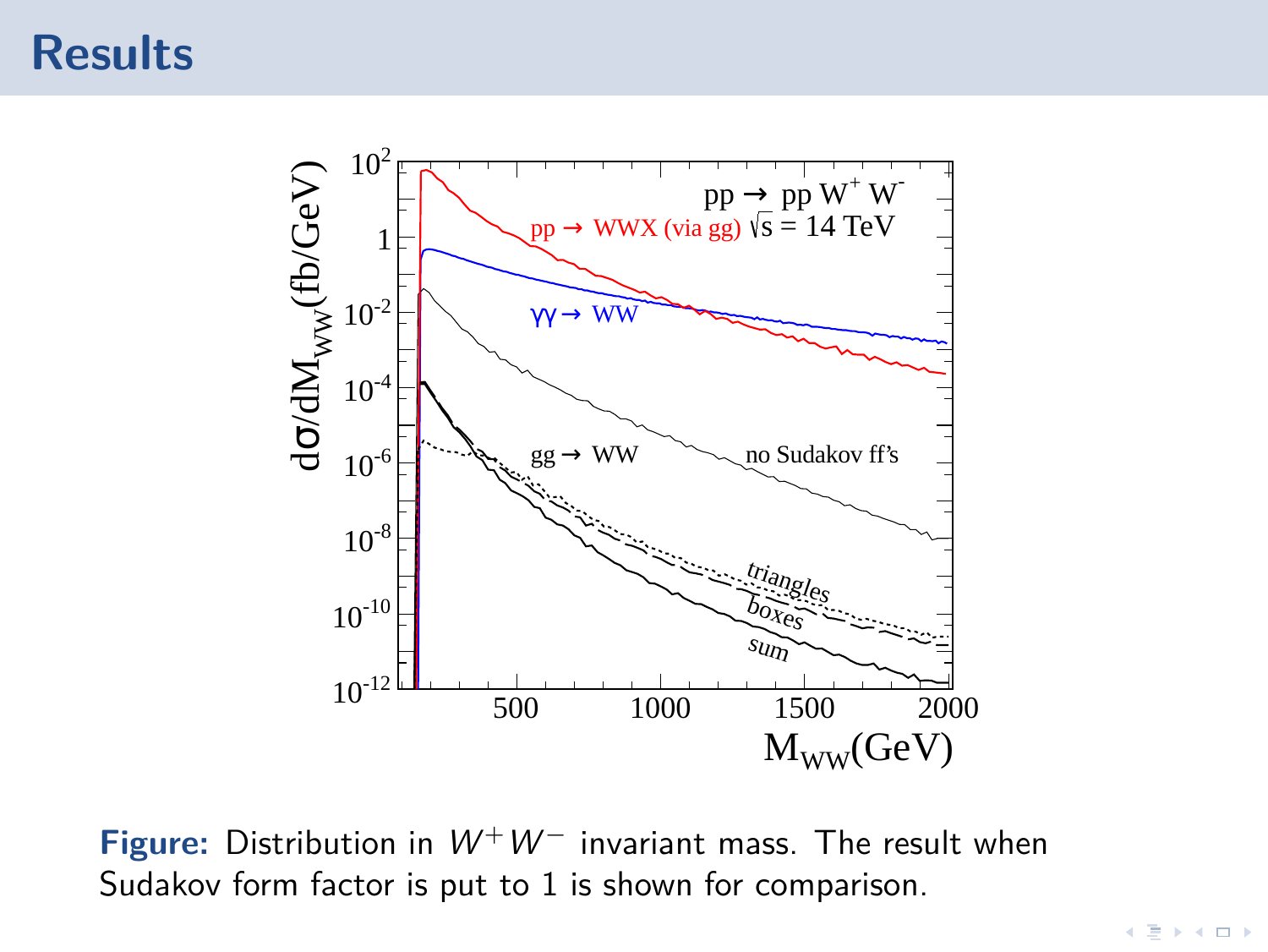

**Figure:** Two-dimensional distribution in rapidity of W<sup>+</sup> and W*<sup>−</sup>* bosons. Diffractive mechanism (left panel), two-photon mechanism (right panel).